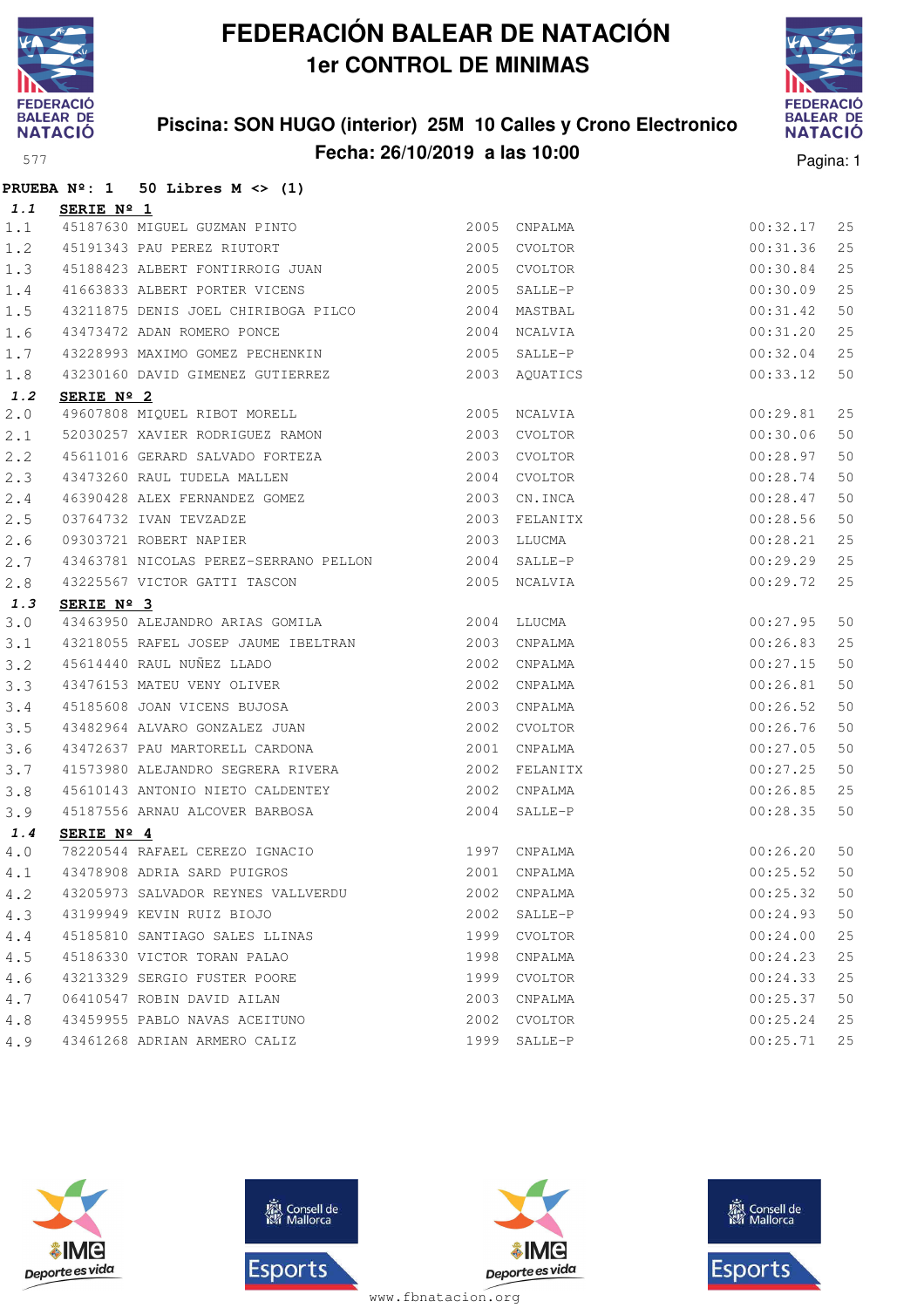

### **Piscina: SON HUGO (interior) 25M 10 Calles y Crono Electronico Fecha: 26/10/2019 a las 10:00** Pagina: 2



|       | PRUEBA $N^{\circ}$ : 2 50 Libres F <> (25)                                                                                                                                                                                                    |             |              |          |    |
|-------|-----------------------------------------------------------------------------------------------------------------------------------------------------------------------------------------------------------------------------------------------|-------------|--------------|----------|----|
| 2.1   | SERIE Nº 5                                                                                                                                                                                                                                    |             |              |          |    |
| $5.0$ | 05150307 ANDREA EMERY SACH<br>45611761 AINA GARAU VILLALBA                                                                                                                                                                                    |             | 2002 CNPALMA | S.T.     |    |
| 5.1   |                                                                                                                                                                                                                                               |             | 2006 LLUCMA  | 00:41.09 | 25 |
| 5.2   | 45698571 MARINA DAVIU BALLESTER 2005 LLUCMA                                                                                                                                                                                                   |             |              | 00:37.68 | 25 |
| 5.3   |                                                                                                                                                                                                                                               |             |              | 00:36.22 | 50 |
| 5.4   |                                                                                                                                                                                                                                               |             |              | 00:34.60 | 25 |
| 5.5   | 43475126 JULIETA LOPEZ DAMIGO 2006 CN.INCA                                                                                                                                                                                                    |             |              | 00:35.22 | 25 |
| 5.6   | 08768907 ESTER DANAIL ANDREEVA BGRTODOROVA 2006 CVOLTOR                                                                                                                                                                                       |             |              | 00:36.51 | 25 |
| 5.7   | 41622915 MARTA BORDOY CRUCERA 2006 ES.ARTA                                                                                                                                                                                                    |             |              | 00:39.62 | 25 |
| 5.8   | 20549537 MARIA COLOMA PASCUAL MUT                                                                                                                                                                                                             |             | 2000 CNPALMA | S.T.     |    |
| 2.2   | SERIE Nº 6                                                                                                                                                                                                                                    |             |              |          |    |
| 6.0   | 45189383 MARIA TASCON DOLS 2006 NCALVIA                                                                                                                                                                                                       |             |              | 00:34.57 | 25 |
| 6.1   | 46389592 AROA HIDALGO CASTILLO 2005 LLUCMA                                                                                                                                                                                                    |             |              | 00:34.37 | 25 |
| 6.2   | 2003 CVOLTOR<br>2003 CVOLTOR<br>2005 CVOLTOR<br>49484156 PAULA MORRO COLOM                                                                                                                                                                    |             |              | 00:32.80 | 50 |
| 6.3   | 45371886 PAULA MUT TUGORES                                                                                                                                                                                                                    |             |              | 00:31.30 | 25 |
| 6.4   |                                                                                                                                                                                                                                               |             |              | 00:31.38 | 50 |
| 6.5   | 43233296 ANTONIA QU MEI SUREDA FERRA 2004 CVOLTOR                                                                                                                                                                                             |             |              | 00:31.13 | 25 |
| 6.6   | 43474334 PAULA NADAL CANET                                                                                                                                                                                                                    |             | 2004 NCALVIA | 00:32.21 | 25 |
| 6.7   | 45370176 PAULA FRAU BOSCH                                                                                                                                                                                                                     |             | 2005 NCALVIA | 00:33.49 | 50 |
| 6.8   | $41664764$ NEUS QUETGLAS CARBONELL $\hfill$ 2006 NCALVIA                                                                                                                                                                                      |             |              | 00:34.53 | 25 |
| 2.3   | SERIE $N^{\circ}$ 7                                                                                                                                                                                                                           |             |              |          |    |
| 7.0   | 41662125 AINA MARIANO SALOM 2003 CVOLTOR                                                                                                                                                                                                      |             |              | 00:30.53 | 25 |
| 7.1   | 43218056 ELISABET Mª JAUME BELTRAN<br><br>2003 MASTBAL                                                                                                                                                                                        |             |              | 00:30.72 | 50 |
| 7.2   | 09137071 EMMA LYDIA NAPIER                                                                                                                                                                                                                    | 2004 LLUCMA |              | 00:30.34 | 50 |
| 7.3   | 46388466 AINHOA PIQUERAS CHAVARRIA 46388466 AINHOA PIQUERAS CHAVARRIA                                                                                                                                                                         |             |              | 00:29.46 | 25 |
| 7.4   | 43216860 MARIA CHAVES TEJERO                                                                                                                                                                                                                  |             | 2000 CVOLTOR | 00:29.00 | 25 |
| 7.5   |                                                                                                                                                                                                                                               |             | 2006 SALLE-P | 00:29.63 | 50 |
| 7.6   | 49868937 CARLA LLABRES PEDRET<br>45691467 MARTA BAÑOS VERA                                                                                                                                                                                    |             | 2005 CVOLTOR | 00:29.96 | 50 |
| 7.7   | 12344371 MARIOLA SVOLJSAK BENITO<br>2003 NCALVIA                                                                                                                                                                                              |             |              | 00:30.05 | 25 |
| 7.8   |                                                                                                                                                                                                                                               |             |              | 00:30.50 | 25 |
| 7.9   | $\begin{array}{cccc} \texttt{43227870} & \texttt{AINA} & \texttt{TORO} & \texttt{GARCHA} & \texttt{2002} & \texttt{NCALVIA} \\ \texttt{43477699} & \texttt{NEREA} & \texttt{GONZALEZ ALARCON} & \texttt{2002} & \texttt{CNPALMA} \end{array}$ |             |              | 00:30.96 | 50 |
| 2.4   | SERIE Nº 8                                                                                                                                                                                                                                    |             |              |          |    |
| 8.0   | 2005 CNPALMA<br>41543011 FRANCETTE GOMEZ CAMPINS                                                                                                                                                                                              |             |              | 00:28.90 | 25 |
| 8.1   | 43475420 LILIA ARROM LLIZO                                                                                                                                                                                                                    | 2004        | CN.INCA      | 00:28.73 | 50 |
| 8.2   | 43205846 MARTA TORRENS CALVO                                                                                                                                                                                                                  | 1998        | CNPALMA      | 00:27.71 | 25 |
| 8.3   | 49923805 MARTINA MANRESA MALBERTI                                                                                                                                                                                                             |             | 2005 SALLE-P | 00:27.22 | 25 |
| 8.4   | 49770151 ESTELA GARAU MORENO                                                                                                                                                                                                                  |             | 2005 CNPALMA | 00:27.00 | 25 |
| 8.5   | 43466614 MARTA MARIA GUASP BAUZA                                                                                                                                                                                                              | 2004        | CVOLTOR      | 00:27.10 | 25 |
| 8.6   | 43764284 MELANIE COSTA SCHMID**                                                                                                                                                                                                               | 1989        | TARRASA      | 00:27.74 | 50 |
| 8.7   | 45614499 LLUCIA MIERAS PIZA                                                                                                                                                                                                                   |             | 2003 CVOLTOR | 00:28.40 | 50 |
| 8.8   | 43224606 MARINA BAUZA SEGUI                                                                                                                                                                                                                   | 2003        | CVOLTOR      | 00:28.68 | 25 |
| 8.9   | 43223264 NATALIA DURAHO LOZANO                                                                                                                                                                                                                | 2001        | CVOLTOR      | 00:29.31 | 50 |







**感** Consell de Esports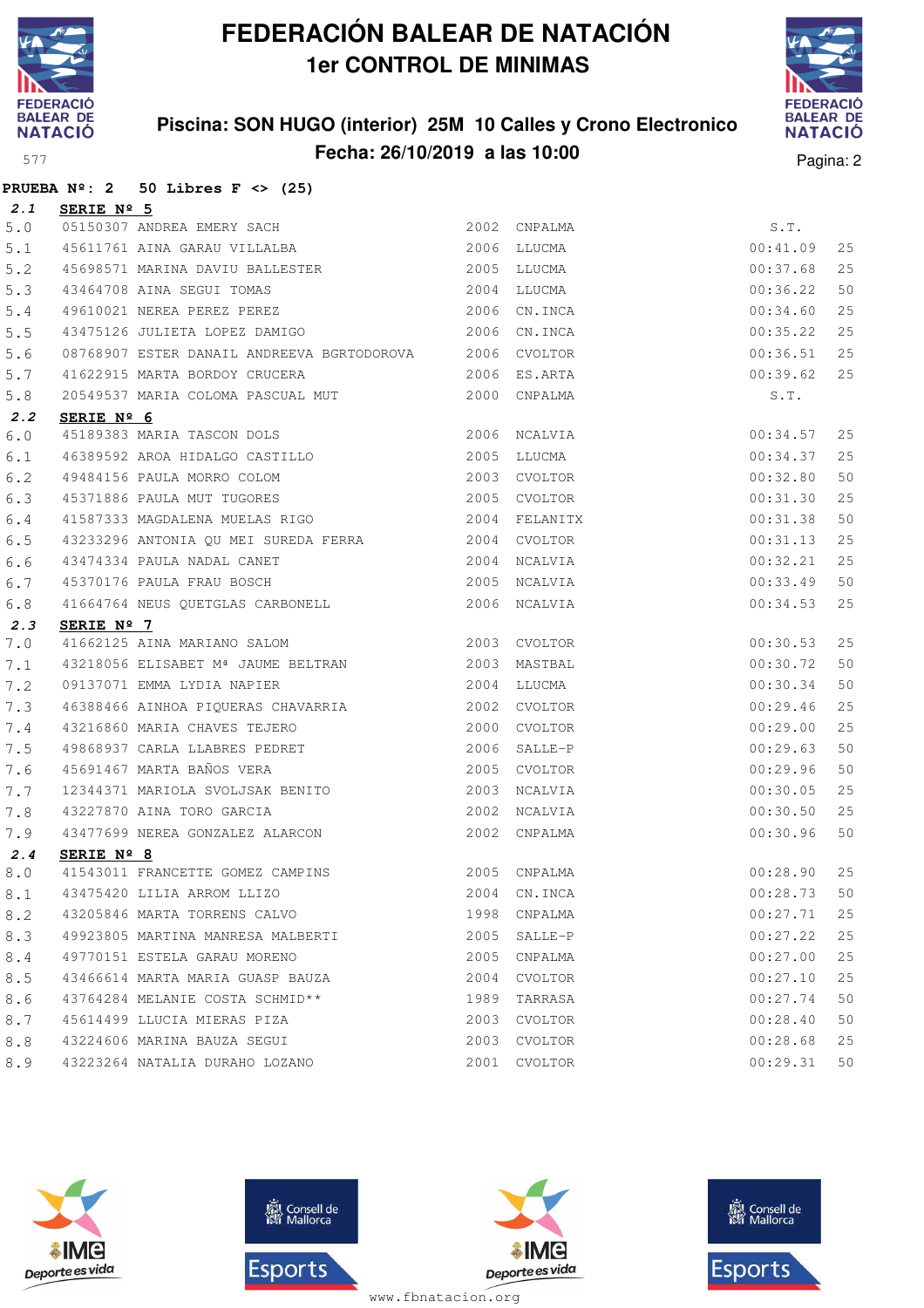

### **Piscina: SON HUGO (interior) 25M 10 Calles y Crono Electronico Fecha: 26/10/2019 a las 10:00** Pagina: 3



|      | PRUEBA $N^{\circ}$ : 3 200 Braza M <> (15) |                                                                                                                                                                                                                                                                                                                                                                                                                                                                                                                                                                                                                                                                                                                                                                                                                                                                                                                                                                                                                             |                                                                                                                                                                             |                                                                                                                                                                                                                                                                                                                                                                                                                                                                                                                                                                                                                                                                                                                                                                                                                                                         |                                                                                                                                      |
|------|--------------------------------------------|-----------------------------------------------------------------------------------------------------------------------------------------------------------------------------------------------------------------------------------------------------------------------------------------------------------------------------------------------------------------------------------------------------------------------------------------------------------------------------------------------------------------------------------------------------------------------------------------------------------------------------------------------------------------------------------------------------------------------------------------------------------------------------------------------------------------------------------------------------------------------------------------------------------------------------------------------------------------------------------------------------------------------------|-----------------------------------------------------------------------------------------------------------------------------------------------------------------------------|---------------------------------------------------------------------------------------------------------------------------------------------------------------------------------------------------------------------------------------------------------------------------------------------------------------------------------------------------------------------------------------------------------------------------------------------------------------------------------------------------------------------------------------------------------------------------------------------------------------------------------------------------------------------------------------------------------------------------------------------------------------------------------------------------------------------------------------------------------|--------------------------------------------------------------------------------------------------------------------------------------|
|      |                                            |                                                                                                                                                                                                                                                                                                                                                                                                                                                                                                                                                                                                                                                                                                                                                                                                                                                                                                                                                                                                                             |                                                                                                                                                                             |                                                                                                                                                                                                                                                                                                                                                                                                                                                                                                                                                                                                                                                                                                                                                                                                                                                         |                                                                                                                                      |
|      |                                            |                                                                                                                                                                                                                                                                                                                                                                                                                                                                                                                                                                                                                                                                                                                                                                                                                                                                                                                                                                                                                             |                                                                                                                                                                             | 02:50.34                                                                                                                                                                                                                                                                                                                                                                                                                                                                                                                                                                                                                                                                                                                                                                                                                                                | 25                                                                                                                                   |
|      |                                            |                                                                                                                                                                                                                                                                                                                                                                                                                                                                                                                                                                                                                                                                                                                                                                                                                                                                                                                                                                                                                             |                                                                                                                                                                             | 02:30.86                                                                                                                                                                                                                                                                                                                                                                                                                                                                                                                                                                                                                                                                                                                                                                                                                                                | 25                                                                                                                                   |
|      |                                            |                                                                                                                                                                                                                                                                                                                                                                                                                                                                                                                                                                                                                                                                                                                                                                                                                                                                                                                                                                                                                             |                                                                                                                                                                             | 02:45.76                                                                                                                                                                                                                                                                                                                                                                                                                                                                                                                                                                                                                                                                                                                                                                                                                                                | 50                                                                                                                                   |
|      |                                            |                                                                                                                                                                                                                                                                                                                                                                                                                                                                                                                                                                                                                                                                                                                                                                                                                                                                                                                                                                                                                             |                                                                                                                                                                             | 02:54.37                                                                                                                                                                                                                                                                                                                                                                                                                                                                                                                                                                                                                                                                                                                                                                                                                                                | 25                                                                                                                                   |
|      |                                            |                                                                                                                                                                                                                                                                                                                                                                                                                                                                                                                                                                                                                                                                                                                                                                                                                                                                                                                                                                                                                             |                                                                                                                                                                             |                                                                                                                                                                                                                                                                                                                                                                                                                                                                                                                                                                                                                                                                                                                                                                                                                                                         |                                                                                                                                      |
|      |                                            |                                                                                                                                                                                                                                                                                                                                                                                                                                                                                                                                                                                                                                                                                                                                                                                                                                                                                                                                                                                                                             |                                                                                                                                                                             |                                                                                                                                                                                                                                                                                                                                                                                                                                                                                                                                                                                                                                                                                                                                                                                                                                                         |                                                                                                                                      |
|      |                                            |                                                                                                                                                                                                                                                                                                                                                                                                                                                                                                                                                                                                                                                                                                                                                                                                                                                                                                                                                                                                                             |                                                                                                                                                                             |                                                                                                                                                                                                                                                                                                                                                                                                                                                                                                                                                                                                                                                                                                                                                                                                                                                         |                                                                                                                                      |
|      |                                            |                                                                                                                                                                                                                                                                                                                                                                                                                                                                                                                                                                                                                                                                                                                                                                                                                                                                                                                                                                                                                             |                                                                                                                                                                             |                                                                                                                                                                                                                                                                                                                                                                                                                                                                                                                                                                                                                                                                                                                                                                                                                                                         | 50                                                                                                                                   |
|      |                                            |                                                                                                                                                                                                                                                                                                                                                                                                                                                                                                                                                                                                                                                                                                                                                                                                                                                                                                                                                                                                                             |                                                                                                                                                                             |                                                                                                                                                                                                                                                                                                                                                                                                                                                                                                                                                                                                                                                                                                                                                                                                                                                         | 50                                                                                                                                   |
|      |                                            |                                                                                                                                                                                                                                                                                                                                                                                                                                                                                                                                                                                                                                                                                                                                                                                                                                                                                                                                                                                                                             |                                                                                                                                                                             |                                                                                                                                                                                                                                                                                                                                                                                                                                                                                                                                                                                                                                                                                                                                                                                                                                                         | 50                                                                                                                                   |
| 10.4 |                                            |                                                                                                                                                                                                                                                                                                                                                                                                                                                                                                                                                                                                                                                                                                                                                                                                                                                                                                                                                                                                                             |                                                                                                                                                                             |                                                                                                                                                                                                                                                                                                                                                                                                                                                                                                                                                                                                                                                                                                                                                                                                                                                         | 50                                                                                                                                   |
|      |                                            |                                                                                                                                                                                                                                                                                                                                                                                                                                                                                                                                                                                                                                                                                                                                                                                                                                                                                                                                                                                                                             |                                                                                                                                                                             | 02:46.74                                                                                                                                                                                                                                                                                                                                                                                                                                                                                                                                                                                                                                                                                                                                                                                                                                                | 50                                                                                                                                   |
|      |                                            |                                                                                                                                                                                                                                                                                                                                                                                                                                                                                                                                                                                                                                                                                                                                                                                                                                                                                                                                                                                                                             |                                                                                                                                                                             | 02:52.81                                                                                                                                                                                                                                                                                                                                                                                                                                                                                                                                                                                                                                                                                                                                                                                                                                                | 25                                                                                                                                   |
|      |                                            |                                                                                                                                                                                                                                                                                                                                                                                                                                                                                                                                                                                                                                                                                                                                                                                                                                                                                                                                                                                                                             |                                                                                                                                                                             | 03:07.06                                                                                                                                                                                                                                                                                                                                                                                                                                                                                                                                                                                                                                                                                                                                                                                                                                                | 25                                                                                                                                   |
|      |                                            |                                                                                                                                                                                                                                                                                                                                                                                                                                                                                                                                                                                                                                                                                                                                                                                                                                                                                                                                                                                                                             |                                                                                                                                                                             | 03:12.79                                                                                                                                                                                                                                                                                                                                                                                                                                                                                                                                                                                                                                                                                                                                                                                                                                                | 25                                                                                                                                   |
| 10.9 |                                            |                                                                                                                                                                                                                                                                                                                                                                                                                                                                                                                                                                                                                                                                                                                                                                                                                                                                                                                                                                                                                             |                                                                                                                                                                             | S.T.                                                                                                                                                                                                                                                                                                                                                                                                                                                                                                                                                                                                                                                                                                                                                                                                                                                    |                                                                                                                                      |
|      |                                            |                                                                                                                                                                                                                                                                                                                                                                                                                                                                                                                                                                                                                                                                                                                                                                                                                                                                                                                                                                                                                             |                                                                                                                                                                             |                                                                                                                                                                                                                                                                                                                                                                                                                                                                                                                                                                                                                                                                                                                                                                                                                                                         |                                                                                                                                      |
|      |                                            |                                                                                                                                                                                                                                                                                                                                                                                                                                                                                                                                                                                                                                                                                                                                                                                                                                                                                                                                                                                                                             |                                                                                                                                                                             |                                                                                                                                                                                                                                                                                                                                                                                                                                                                                                                                                                                                                                                                                                                                                                                                                                                         |                                                                                                                                      |
|      |                                            |                                                                                                                                                                                                                                                                                                                                                                                                                                                                                                                                                                                                                                                                                                                                                                                                                                                                                                                                                                                                                             |                                                                                                                                                                             | 02:23.31                                                                                                                                                                                                                                                                                                                                                                                                                                                                                                                                                                                                                                                                                                                                                                                                                                                | 25                                                                                                                                   |
|      |                                            |                                                                                                                                                                                                                                                                                                                                                                                                                                                                                                                                                                                                                                                                                                                                                                                                                                                                                                                                                                                                                             |                                                                                                                                                                             | 02:23.50                                                                                                                                                                                                                                                                                                                                                                                                                                                                                                                                                                                                                                                                                                                                                                                                                                                | 50                                                                                                                                   |
|      |                                            |                                                                                                                                                                                                                                                                                                                                                                                                                                                                                                                                                                                                                                                                                                                                                                                                                                                                                                                                                                                                                             |                                                                                                                                                                             | 02:21.65                                                                                                                                                                                                                                                                                                                                                                                                                                                                                                                                                                                                                                                                                                                                                                                                                                                | 25                                                                                                                                   |
|      |                                            |                                                                                                                                                                                                                                                                                                                                                                                                                                                                                                                                                                                                                                                                                                                                                                                                                                                                                                                                                                                                                             |                                                                                                                                                                             | S.T.                                                                                                                                                                                                                                                                                                                                                                                                                                                                                                                                                                                                                                                                                                                                                                                                                                                    |                                                                                                                                      |
|      |                                            |                                                                                                                                                                                                                                                                                                                                                                                                                                                                                                                                                                                                                                                                                                                                                                                                                                                                                                                                                                                                                             |                                                                                                                                                                             |                                                                                                                                                                                                                                                                                                                                                                                                                                                                                                                                                                                                                                                                                                                                                                                                                                                         |                                                                                                                                      |
|      |                                            |                                                                                                                                                                                                                                                                                                                                                                                                                                                                                                                                                                                                                                                                                                                                                                                                                                                                                                                                                                                                                             |                                                                                                                                                                             |                                                                                                                                                                                                                                                                                                                                                                                                                                                                                                                                                                                                                                                                                                                                                                                                                                                         |                                                                                                                                      |
| 12.0 |                                            |                                                                                                                                                                                                                                                                                                                                                                                                                                                                                                                                                                                                                                                                                                                                                                                                                                                                                                                                                                                                                             |                                                                                                                                                                             |                                                                                                                                                                                                                                                                                                                                                                                                                                                                                                                                                                                                                                                                                                                                                                                                                                                         |                                                                                                                                      |
|      |                                            |                                                                                                                                                                                                                                                                                                                                                                                                                                                                                                                                                                                                                                                                                                                                                                                                                                                                                                                                                                                                                             |                                                                                                                                                                             |                                                                                                                                                                                                                                                                                                                                                                                                                                                                                                                                                                                                                                                                                                                                                                                                                                                         | 50                                                                                                                                   |
|      |                                            |                                                                                                                                                                                                                                                                                                                                                                                                                                                                                                                                                                                                                                                                                                                                                                                                                                                                                                                                                                                                                             |                                                                                                                                                                             |                                                                                                                                                                                                                                                                                                                                                                                                                                                                                                                                                                                                                                                                                                                                                                                                                                                         | 50                                                                                                                                   |
| 12.3 |                                            |                                                                                                                                                                                                                                                                                                                                                                                                                                                                                                                                                                                                                                                                                                                                                                                                                                                                                                                                                                                                                             |                                                                                                                                                                             |                                                                                                                                                                                                                                                                                                                                                                                                                                                                                                                                                                                                                                                                                                                                                                                                                                                         | 50                                                                                                                                   |
| 12.4 |                                            |                                                                                                                                                                                                                                                                                                                                                                                                                                                                                                                                                                                                                                                                                                                                                                                                                                                                                                                                                                                                                             |                                                                                                                                                                             | 02:18.93                                                                                                                                                                                                                                                                                                                                                                                                                                                                                                                                                                                                                                                                                                                                                                                                                                                | 25                                                                                                                                   |
|      |                                            |                                                                                                                                                                                                                                                                                                                                                                                                                                                                                                                                                                                                                                                                                                                                                                                                                                                                                                                                                                                                                             |                                                                                                                                                                             |                                                                                                                                                                                                                                                                                                                                                                                                                                                                                                                                                                                                                                                                                                                                                                                                                                                         | 50                                                                                                                                   |
|      |                                            |                                                                                                                                                                                                                                                                                                                                                                                                                                                                                                                                                                                                                                                                                                                                                                                                                                                                                                                                                                                                                             |                                                                                                                                                                             |                                                                                                                                                                                                                                                                                                                                                                                                                                                                                                                                                                                                                                                                                                                                                                                                                                                         | 25                                                                                                                                   |
|      |                                            |                                                                                                                                                                                                                                                                                                                                                                                                                                                                                                                                                                                                                                                                                                                                                                                                                                                                                                                                                                                                                             |                                                                                                                                                                             | $02:37.12$ 50                                                                                                                                                                                                                                                                                                                                                                                                                                                                                                                                                                                                                                                                                                                                                                                                                                           |                                                                                                                                      |
|      |                                            |                                                                                                                                                                                                                                                                                                                                                                                                                                                                                                                                                                                                                                                                                                                                                                                                                                                                                                                                                                                                                             |                                                                                                                                                                             | 02:35.43                                                                                                                                                                                                                                                                                                                                                                                                                                                                                                                                                                                                                                                                                                                                                                                                                                                | 25                                                                                                                                   |
|      |                                            |                                                                                                                                                                                                                                                                                                                                                                                                                                                                                                                                                                                                                                                                                                                                                                                                                                                                                                                                                                                                                             |                                                                                                                                                                             |                                                                                                                                                                                                                                                                                                                                                                                                                                                                                                                                                                                                                                                                                                                                                                                                                                                         |                                                                                                                                      |
|      |                                            |                                                                                                                                                                                                                                                                                                                                                                                                                                                                                                                                                                                                                                                                                                                                                                                                                                                                                                                                                                                                                             |                                                                                                                                                                             |                                                                                                                                                                                                                                                                                                                                                                                                                                                                                                                                                                                                                                                                                                                                                                                                                                                         |                                                                                                                                      |
|      |                                            |                                                                                                                                                                                                                                                                                                                                                                                                                                                                                                                                                                                                                                                                                                                                                                                                                                                                                                                                                                                                                             |                                                                                                                                                                             | 01:14.38                                                                                                                                                                                                                                                                                                                                                                                                                                                                                                                                                                                                                                                                                                                                                                                                                                                | 25                                                                                                                                   |
|      |                                            |                                                                                                                                                                                                                                                                                                                                                                                                                                                                                                                                                                                                                                                                                                                                                                                                                                                                                                                                                                                                                             |                                                                                                                                                                             |                                                                                                                                                                                                                                                                                                                                                                                                                                                                                                                                                                                                                                                                                                                                                                                                                                                         | 25                                                                                                                                   |
|      |                                            |                                                                                                                                                                                                                                                                                                                                                                                                                                                                                                                                                                                                                                                                                                                                                                                                                                                                                                                                                                                                                             |                                                                                                                                                                             | 01:11.49                                                                                                                                                                                                                                                                                                                                                                                                                                                                                                                                                                                                                                                                                                                                                                                                                                                | 50                                                                                                                                   |
|      |                                            |                                                                                                                                                                                                                                                                                                                                                                                                                                                                                                                                                                                                                                                                                                                                                                                                                                                                                                                                                                                                                             |                                                                                                                                                                             | 01:09.16                                                                                                                                                                                                                                                                                                                                                                                                                                                                                                                                                                                                                                                                                                                                                                                                                                                | 50                                                                                                                                   |
|      |                                            |                                                                                                                                                                                                                                                                                                                                                                                                                                                                                                                                                                                                                                                                                                                                                                                                                                                                                                                                                                                                                             |                                                                                                                                                                             | 01:08.74                                                                                                                                                                                                                                                                                                                                                                                                                                                                                                                                                                                                                                                                                                                                                                                                                                                | 25                                                                                                                                   |
|      |                                            |                                                                                                                                                                                                                                                                                                                                                                                                                                                                                                                                                                                                                                                                                                                                                                                                                                                                                                                                                                                                                             |                                                                                                                                                                             | 01:12.71                                                                                                                                                                                                                                                                                                                                                                                                                                                                                                                                                                                                                                                                                                                                                                                                                                                | 50                                                                                                                                   |
|      |                                            |                                                                                                                                                                                                                                                                                                                                                                                                                                                                                                                                                                                                                                                                                                                                                                                                                                                                                                                                                                                                                             |                                                                                                                                                                             | 01:11.99                                                                                                                                                                                                                                                                                                                                                                                                                                                                                                                                                                                                                                                                                                                                                                                                                                                | 25                                                                                                                                   |
|      |                                            |                                                                                                                                                                                                                                                                                                                                                                                                                                                                                                                                                                                                                                                                                                                                                                                                                                                                                                                                                                                                                             |                                                                                                                                                                             | 01:15.90                                                                                                                                                                                                                                                                                                                                                                                                                                                                                                                                                                                                                                                                                                                                                                                                                                                | 25                                                                                                                                   |
|      |                                            | 3.1 SERIE Nº 9<br>9.4 55456153 RICHARD HOWARD FARTHING**<br>45614675 ALVARO MIRO JURADO<br>9.6 45187470 URIEL HARO PEREZ<br>PRUEBA $N^{\circ}$ : 4 200 Braza F <> (39)<br>SERIE Nº 10<br>10.0 04346837 JOSHA VERMEER<br>43477108 NATALIA MARTINEZ CACERES<br>10.6 45189605 MARINA PONS RAMON<br>10.7 43474335 MARTA NADAL CANET<br>10.8 46390210 ELENA BUENO SERRANO<br>PRUEBA $N^{\circ}$ : 5 200 Espalda M <> (12)<br>SERIE Nº 11<br>11.3 43461489 TONI FRAU SIQUIER<br>11.4 49606072 JOSEP PASCUAL MUT<br>11.5 43471880 JORDI CINTA PEREZ<br>11.6 43216859 RODRIGO CHAVES TEJERO<br>PRUEBA $N^{\circ}$ : 6 200 Espalda F <> (36)<br>SERIE Nº 12<br>12.1 41622760 ANGELS MARTI GINARD<br>43478084 MARIA SERRA BONET<br>PRUEBA $N^{\circ}$ : 7 100 Mariposa M <> (8)<br>SERIE Nº 13<br>43227645 DANIEL LLOMPART BARRERA<br>49614662 GONZALO FERRON ALCONCHEL<br>43461002 JUAN RAMON LAGAR HIDALGO<br>43466668 JAIME FLORIT CASTILLO<br>43469427 JOEL LOPEZ RISCO<br>43473756 ADRIA FERRER GARCIA<br>01653059 DANIEL MAURER | 9.3 43228837 PAU RUDOPH MASSANET<br>43475268 MARTA CHUN ROCA SANCHEZ<br>43235046 PAULA GAYA BISQUERRA<br>55418799 TURAYA OLIVIA EVANS **<br>45614938 GUILLEM FEMENIA CRESPI | 2005 CVOLTOR<br>2002 BESTM<br>2004 CVOLTOR<br>2005 CAMPUSES<br>2006 NCALVIA<br>10.1 43480417 MARIA BURGUERA MOREY 2003 CNPALMA<br>2004 CVOLTOR<br>2005 CVOLTOR<br>2005 CNPALMA<br>10.5 41543010 CARME GOMEZ CAMPINS 2003 CNPALMA<br>2006 CNPALMA<br>2006 NCALVIA<br>2004 MASTBAL<br>43466209 ALEJANDRA RUIZ MARTIN 2003 CVOLTOR<br>2002 CVOLTOR<br>2005 CNPALMA<br>2005 CN. INCA<br>1995 CVOLTOR<br>45696080 CLAUDIA AMENGUAL CAMPINS 2005 CN.INCA<br>2006 ES.ARTA<br>45692981 ELBA RODRIGUEZ GARCIA (2005) NCALVIA<br>43465024 LUCIA MENENDEZ GONZALEZ 6000 2004 SALLE-P<br>2003 BESTM<br>2002 CNPALMA<br>43228048 LUCIA CARLA ELICABE CATALAN 2003 CAMPUSES<br>12.8 49866462 LUCIA GONZALEZ VILLANUEVA 2004 NCALVIA<br>2005 SALLE-P<br>2005 SALLE-P<br>2005 SALLE-P<br>2003 CVOLTOR<br>2005 CVOLTOR<br>2004 CN. INCA<br>2005 CN. INCA<br>2005 SALLE-P | S.T.<br>03:11.65<br>03:07.56<br>02:52.12<br>02:42.78<br>S.T.<br>02:38.88<br>02:35.13<br>02:27.98<br>02:26.53<br>02:26.12<br>01:11.60 |







**感** Consell de Esports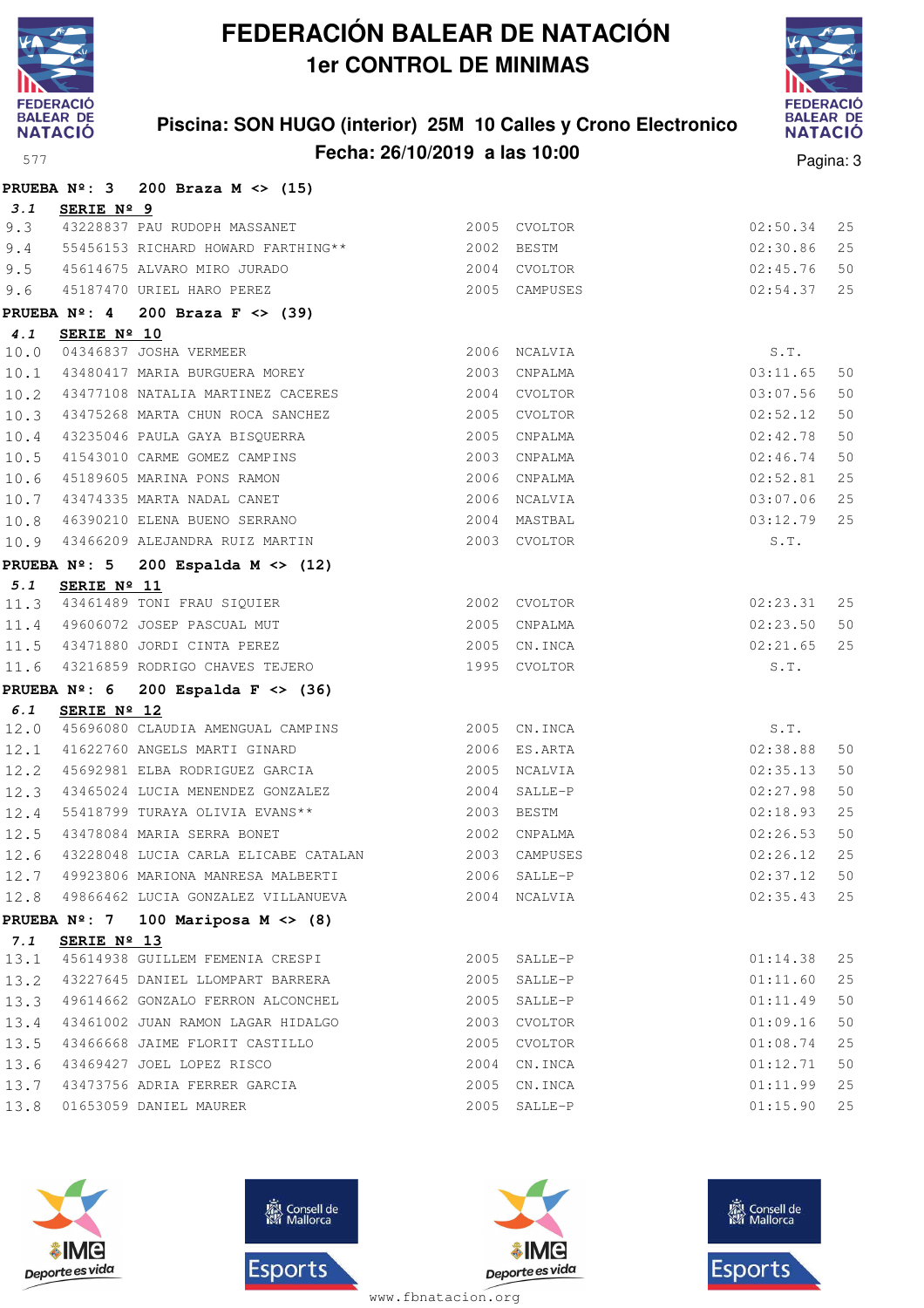

### **Piscina: SON HUGO (interior) 25M 10 Calles y Crono Electronico Fecha: 26/10/2019 a las 10:00** Pagina: 4



|      |                 | PRUEBA $N^{\circ}$ : 7 100 Mariposa M <> (8)                                                   |              |              |               |    |
|------|-----------------|------------------------------------------------------------------------------------------------|--------------|--------------|---------------|----|
|      | 7.2 SERIE Nº 14 |                                                                                                |              |              |               |    |
|      |                 |                                                                                                |              | 2002 CNPALMA | 01:06.49      | 25 |
|      |                 | 14.1 43198413 JOEL TRETT OLIVER<br>14.2 06410547 ROBIN DAVID AILAN                             |              | 2003 CNPALMA | 01:02.81      | 25 |
| 14.3 |                 | 45699211 SAMUEL DIAZ GUERRERO<br>41543196 VICTOR MARTIN ROIG                                   |              | 2003 CNPALMA | 01:02.50      | 50 |
| 14.4 |                 |                                                                                                |              | 2002 CVOLTOR | 00:57.60      | 50 |
|      |                 | 14.5 43478908 ADRIA SARD PUIGROS                                                               |              | 2001 CNPALMA | 01:00.28      | 50 |
| 14.6 |                 | 43159049 MATIAS SUAREZ CAMPIONE 1996 CVOLTOR                                                   |              |              | 01:02.46      | 25 |
| 14.7 |                 | 45371761 JOAN LLODRA SERRA<br>2002 SALLE-P                                                     |              |              | 01:02.92      | 25 |
| 14.8 |                 | 43483056 JOSEP CASTRO TORRENS 2005 CAMPUSES                                                    |              |              | 01:07.49      | 25 |
|      |                 | PRUEBA $N^{\circ}$ : 8 100 Mariposa F <> (32)                                                  |              |              |               |    |
| 8.1  | SERIE Nº 15     |                                                                                                |              |              |               |    |
|      |                 | 15.1 43466031 JULIA MARIANO VALDES 2006 SALLE-P                                                |              |              | 01:25.62      | 25 |
|      |                 | 15.2 12344371 MARIOLA SVOLJSAK BENITO 2003 NCALVIA                                             |              |              | 01:17.10      | 25 |
|      |                 | 15.3 43229623 SARA GIRALDO PEDROTE 6 15.4 45187152 AITANA ROMAN ANDUJAR 2002 CNPALMA           |              |              | 01:14.17      | 25 |
|      |                 |                                                                                                |              |              | 01:10.33      | 50 |
| 15.5 |                 | 41587075 ATALIA PRAT PEREZ 2002 ES.ARTA                                                        |              |              | 01:12.62      | 25 |
| 15.6 |                 | 46388012 CATERINA THOMAS TABERNER 2004 CNPALMA                                                 |              |              | 01:16.09      | 50 |
| 15.7 |                 | 43217884 ALISON ANDREA PACHACAMA ROJAS 2004 CVOLTOR                                            |              |              | 01:18.76      | 50 |
| 15.8 |                 | 49605668 MIREIA LLODRA I RIERA 2003 MASTBAL                                                    |              |              | S.T.          |    |
| 8.2  | SERIE Nº 16     |                                                                                                |              |              |               |    |
| 16.0 |                 | 78223022 KIARA TORRICO RUIZ 2005 CVOLTOR                                                       |              |              | 01:10.32      | 50 |
| 16.1 |                 | 43573918 NADIA CORRADINI KOPECKA 2005 NCALVIA                                                  |              |              | 01:08.34      | 25 |
|      |                 | 16.2 41664004 AINA GARCIA VIVES 2003 SALLE-P<br>16.3 45614441 CLAUDIA NUÑEZ LLADO 2005 CNPALMA |              | 2003 SALLE-P | 01:08.55      | 50 |
|      |                 |                                                                                                |              |              | 01:05.59      | 25 |
| 16.4 |                 | 43213615 AINA HIERRO PUJOL                                                                     | 1998 CNPALMA |              | 01:00.21      | 50 |
| 16.5 |                 | 43205846 MARTA TORRENS CALVO 1998 CNPALMA                                                      |              |              | 01:05.43      | 25 |
| 16.6 |                 | 43228977 CLAUDIA ALVAREZ FERNANDEZ                                                             |              | 2002 CNPALMA | 01:06.41      | 25 |
| 16.7 |                 | 49770151 ESTELA GARAU MORENO                                                                   | 2005 CNPALMA |              | 01:08.97      | 50 |
| 16.8 |                 | 46394473 NEREA CASTAÑER NOGUERA 2003 CVOLTOR                                                   |              |              | 01:09.26      | 50 |
|      |                 | PRUEBA $N^{\circ}$ : 9 200 Estilos M <> (17)                                                   |              |              |               |    |
| 9.1  | SERIE Nº 17     |                                                                                                |              |              |               |    |
|      |                 | 17.1 43233522 ALFONSO REINA MORENO<br>17.2 43466210 MARCOS RUIZ MARTIN 2005 CVOLTOR            |              |              | $02:41.99$ 25 |    |
| 17.2 |                 |                                                                                                |              |              | 02:40.39      | 50 |
| 17.3 |                 | 43463962 HUGO GUERRERO LOPEZ                                                                   | 2005         | SALLE-P      | 02:29.88      | 25 |
| 17.4 |                 | 45614440 RAUL NUÑEZ LLADO                                                                      | 2002         | CNPALMA      | 02:28.29      | 25 |
| 17.5 |                 | 43224511 GONZALO TORRES PUERTAS                                                                |              | 2004 SALLE-P | 02:34.07      | 50 |
| 17.6 |                 | 43228837 PAU RUDOPH MASSANET                                                                   | 2005         | CVOLTOR      | 02:39.26      | 50 |
| 17.7 |                 | 00106981 CHRISTOFOR PAVLIDE**                                                                  | 2001         | BESTM        | 02:36.08      | 25 |
| 17.8 |                 | 43480370 JAUME RIBAS MONSERRAT                                                                 |              | 2001 LLUCMA  | S.T.          |    |







**感** Consell de Esports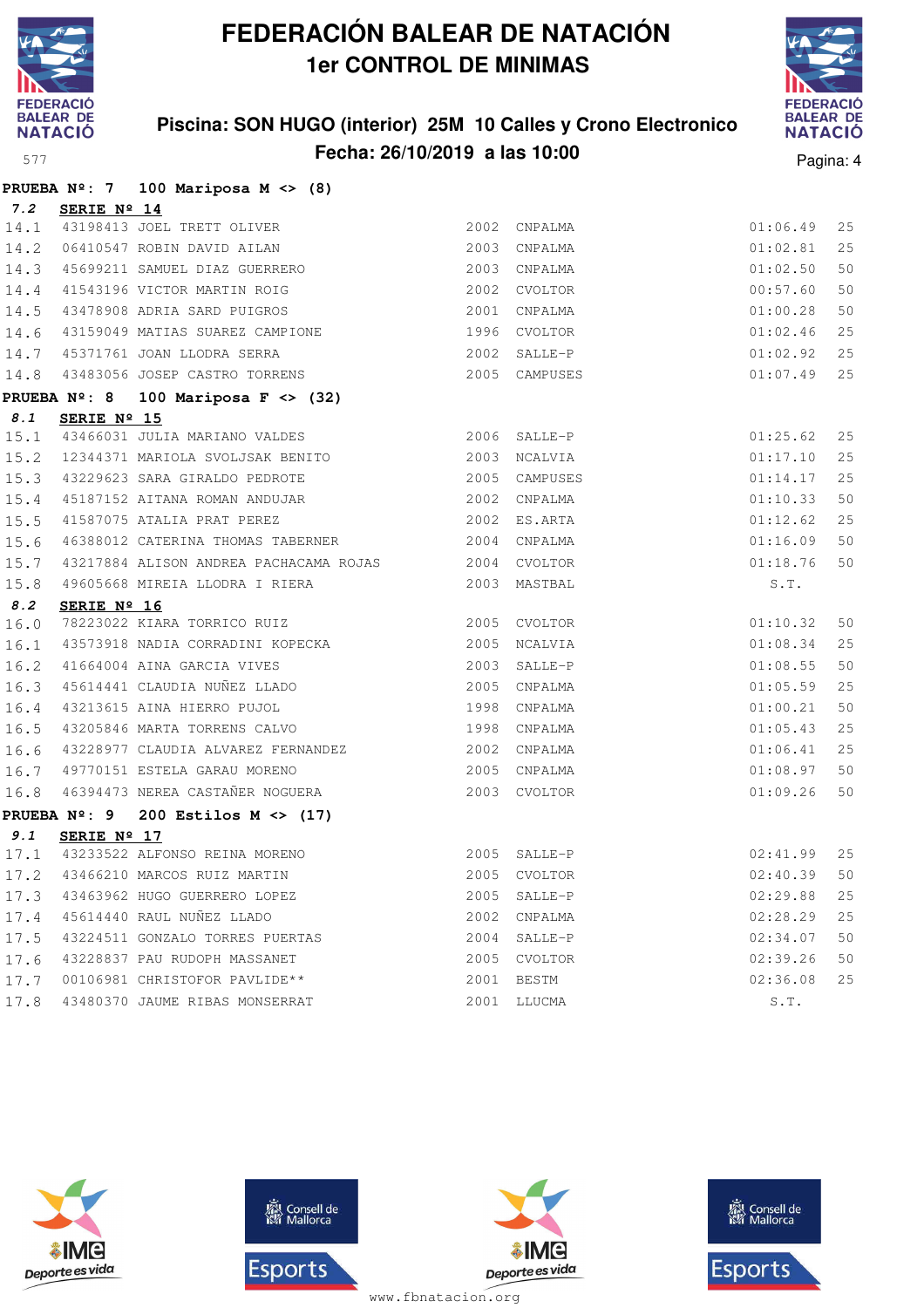

### **Piscina: SON HUGO (interior) 25M 10 Calles y Crono Electronico Fecha: 26/10/2019 a las 10:00** Pagina: 5



|      |                  | PRUEBA $N^2$ : 9 200 Estilos M <> (17)                        |      |               |          |    |
|------|------------------|---------------------------------------------------------------|------|---------------|----------|----|
| 9.2  | SERIE Nº 18      |                                                               |      |               |          |    |
| 18.1 |                  |                                                               |      | 2002 CN. INCA | 02:26.27 | 50 |
| 18.2 |                  | 46391666 EDUARD CERDA CALVO<br>43466374 NESTOR SIQUIER RIPOLL | 2004 | CNPALMA       | 02:23.28 | 50 |
| 18.3 |                  | 43475536 GUILLEM SALVA GUAL                                   |      | 2003 CVOLTOR  | 02:18.42 | 50 |
| 18.4 |                  | 43182823 MARC SANCHEZ TORRENS                                 | 1992 | CVOLTOR       | 01:56.78 | 25 |
| 18.5 |                  | 46392451 MARC FALCO GUILLEM                                   | 2003 | SALLE-P       | 02:18.03 | 50 |
| 18.6 |                  | 45608935 PEP FORTEZA FORTEZA                                  | 2002 | CNPALMA       | 02:20.02 | 50 |
| 18.7 |                  | 78220544 RAFAEL CEREZO IGNACIO 1997                           |      | CNPALMA       | 02:18.87 | 25 |
| 18.8 |                  | 45185608 JOAN VICENS BUJOSA                                   |      | 2003 CNPALMA  | 02:30.47 | 50 |
|      |                  | PRUEBA $N^{\circ}$ : 10 200 Estilos F <> (41)                 |      |               |          |    |
|      | 10.1 SERIE Nº 19 |                                                               |      |               |          |    |
| 19.0 |                  | 49605668 MIREIA LLODRA I RIERA (2003) MASTBAL                 |      |               | S.T.     |    |
| 19.1 |                  | 43465336 LAIA DE LA CRUZ GUTIERREZ 2006                       |      | MASTBAL       | 03:36.81 | 25 |
| 19.2 |                  | 43218056 ELISABET Mª JAUME BELTRAN                            |      | 2003 MASTBAL  | 02:53.38 | 50 |
| 19.3 |                  | 43233035 LAURA SIMO PEREZ                                     |      | 2005 SALLE-P  | 02:45.43 | 50 |
| 19.4 |                  | 46388666 MARTA RODRIGUEZ MIÑAN                                |      | 2005 NCALVIA  | 02:45.04 | 50 |
| 19.5 |                  | 41622760 ANGELS MARTI GINARD                                  |      | 2006 ES.ARTA  | 02:42.21 | 25 |
| 19.6 |                  | 46389239 LEYRE LUMBRERAS ROJO                                 |      | 2006 SALLE-P  | 02:44.77 | 25 |
| 19.7 |                  | 46390210 ELENA BUENO SERRANO                                  |      | 2004 MASTBAL  | 03:09.67 | 25 |
| 19.8 |                  | 41662194 LUCIA ROCA RODADO                                    |      | 2003 CVOLTOR  | S.T.     |    |
|      | 10.2 SERIE Nº 20 |                                                               |      |               |          |    |
| 20.0 |                  | 43474950 NOA MARTINEZ COUSELO                                 |      | 2006 CVOLTOR  | 02:39.70 | 25 |
| 20.1 |                  | 43235046 PAULA GAYA BISQUERRA                                 |      | 2005 CNPALMA  | 02:36.85 | 25 |
| 20.2 |                  | 43475268 MARTA CHUN ROCA SANCHEZ                              |      | 2005 CVOLTOR  | 02:36.22 | 25 |
| 20.3 |                  | 41543011 FRANCETTE GOMEZ CAMPINS                              |      | 2005 CNPALMA  | 02:37.38 | 50 |
| 20.4 |                  | 43213615 AINA HIERRO PUJOL<br>43476271 ARIADNA MORA FERRANDIS |      | 1998 CNPALMA  | 02:16.52 | 25 |
| 20.5 |                  |                                                               |      | 2006 SALLE-P  | 02:32.46 | 25 |
| 20.6 |                  | 45189605 MARINA PONS RAMON                                    |      | 2006 CNPALMA  | 02:38.27 | 50 |
| 20.7 |                  | 45691103 PAULA COLOMAR CARRASCO                               | 2004 | CNPALMA       | 02:36.85 | 25 |
| 20.8 |                  | 45184053 AINA TOMAS HERNANDEZ                                 |      | 2004 CNPALMA  | 02:36.95 | 25 |
| 20.9 |                  | 45614381 MARTA RUBIO BUJOSA                                   |      | 2005 CNPALMA  | 02:40.55 | 25 |
|      |                  | PRUEBA $N^{\circ}$ : 11 50 Braza M <> (13)                    |      |               |          |    |
|      | 11.1 SERIE Nº 21 |                                                               |      |               |          |    |
| 21.1 |                  | 43211875 DENIS JOEL CHIRIBOGA PILCO                           | 2004 | MASTBAL       | 00:47.99 | 50 |
| 21.2 |                  | 52030257 XAVIER RODRIGUEZ RAMON                               | 2003 | CVOLTOR       | 00:40.28 | 50 |
| 21.3 |                  | 43225567 VICTOR GATTI TASCON                                  | 2005 | NCALVIA       | 00:38.73 | 25 |
| 21.4 |                  | 45191343 PAU PEREZ RIUTORT                                    | 2005 | CVOLTOR       | 00:35.60 | 25 |
| 21.5 |                  | 00106981 CHRISTOFOR PAVLIDE **                                | 2001 | BESTM         | 00:36.17 | 25 |
| 21.6 |                  | 43473472 ADAN ROMERO PONCE                                    | 2004 | NCALVIA       | 00:39.72 | 50 |
| 21.7 |                  | 41663833 ALBERT PORTER VICENS                                 | 2005 | SALLE-P       | 00:40.02 | 25 |
| 21.8 |                  | 43205973 SALVADOR REYNES VALLVERDU                            | 2002 | CNPALMA       | S.T.     |    |







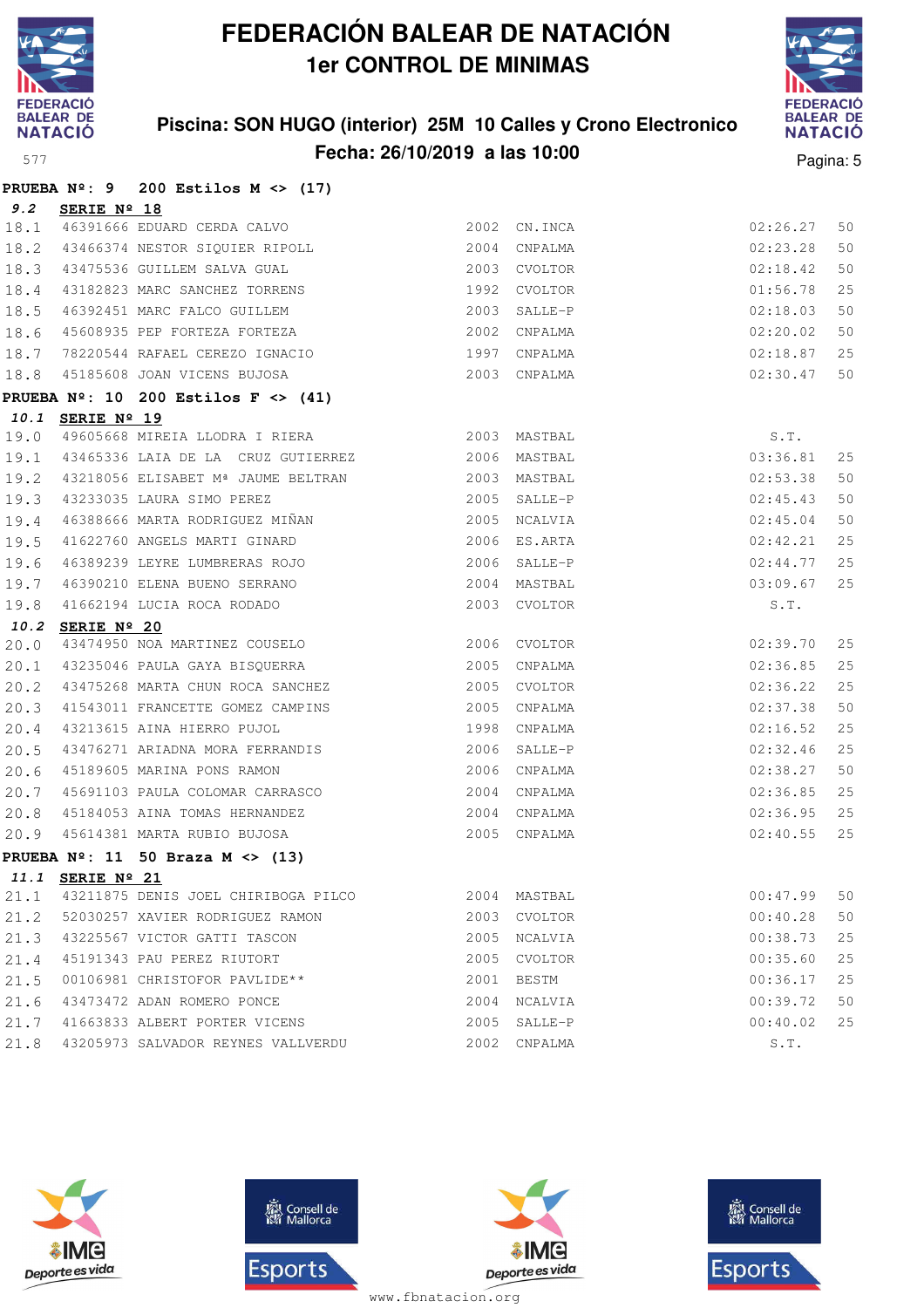

### **Piscina: SON HUGO (interior) 25M 10 Calles y Crono Electronico Fecha: 26/10/2019 a las 10:00** Pagina: 6



|      |                  | PRUEBA $N^{\circ}$ : 11 50 Braza M <> (13)        |              |               |             |    |
|------|------------------|---------------------------------------------------|--------------|---------------|-------------|----|
|      | 11.2 SERIE Nº 22 |                                                   |              |               |             |    |
| 22.0 |                  | 45614675 ALVARO MIRO JURADO                       |              | 2004 CVOLTOR  | 00:36.04    | 50 |
| 22.1 |                  | 45610143 ANTONIO NIETO CALDENTEY                  |              | 2002 CNPALMA  | 00:34.85    | 50 |
| 22.2 |                  | 43199949 KEVIN RUIZ BIOJO                         |              | 2002 SALLE-P  | 00:32.47    | 50 |
| 22.3 |                  | 43183969 CARLOS GOMARIZ GAYA                      |              | 1992 CVOLTOR  | 00:30.81    | 50 |
| 22.4 |                  | 43182823 MARC SANCHEZ TORRENS                     | 1992         | CVOLTOR       | 00:28.54    | 25 |
| 22.5 |                  | 43461268 ADRIAN ARMERO CALIZ                      | 1999         | SALLE-P       | 00:30.01    | 50 |
| 22.6 |                  | 55456153 RICHARD HOWARD FARTHING**                | 2002         | BESTM         | 00:30.18    | 25 |
|      |                  | 22.7 43477418 SERGI QUETGLAS ESCRIBANO            |              | 2003 SALLE-P  | 00:34.39    | 50 |
| 22.8 |                  | 43461002 JUAN RAMON LAGAR HIDALGO                 |              | 2003 CVOLTOR  | 00:35.46    | 50 |
|      |                  | PRUEBA $N^{\circ}$ : 12 50 Braza F <> (37)        |              |               |             |    |
|      | 12.1 SERIE Nº 23 |                                                   |              |               |             |    |
| 23.2 |                  | 20549537 MARIA COLOMA PASCUAL MUT 2000 CNPALMA    |              |               | S.T.        |    |
| 23.3 |                  | 45189383 MARIA TASCON DOLS                        | 2006 NCALVIA |               | 00:45.79    | 25 |
| 23.4 |                  | 43476676 CLARA PASCUAL SABANIEL 43476676 SALLE-P  |              |               | 00:41.32    | 50 |
| 23.5 |                  | 43474335 MARTA NADAL CANET                        |              | 2006 NCALVIA  | 00:42.06    | 25 |
| 23.6 |                  | 45185811 MARTA MARIA SALES LLINAS                 |              | 2005 CVOLTOR  | 00:45.81    | 25 |
|      | 12.2 SERIE Nº 24 |                                                   |              |               |             |    |
| 24.2 |                  | 46388466 AINHOA PIQUERAS CHAVARRIA 62002 CVOLTOR  |              |               | 00:37.39    | 25 |
|      |                  | 24.3 43223998 JARA PUERTAS PUYOL                  |              | 2003 SALLE-P  | 00:36.98    | 25 |
|      |                  | 24.4 52505507 ELEANOR MAY BAINBRIDGE** 2003 BESTM |              |               | 00:35.87    | 25 |
| 24.5 |                  | 06922770 IVETA IVANOVA TODOROVA                   |              | 2004 CVOLTOR  | 00:36.66    | 25 |
| 24.6 |                  | 43478016 MARIA RULLAN MARTINEZ                    |              | 2003 CNPALMA  | 00:37.74    | 50 |
| 24.7 |                  | 43477699 NEREA GONZALEZ ALARCON                   |              | 2002 CNPALMA  | 00:39.84    | 50 |
|      |                  | PRUEBA $N^{\circ}$ : 13 1500 Libres M <> (6)      |              |               |             |    |
|      | 13.1 SERIE Nº 25 |                                                   |              |               |             |    |
| 25.1 |                  |                                                   |              |               | S.T.        |    |
| 25.2 |                  | 07704218 DENIS MOLNAR                             |              | 2004 CNPALMA  | 19:36.03    | 50 |
| 25.3 |                  | 46391659 ESTEVE ADELL HORRACH                     |              | 2004 NCALVIA  | 18:31.58    | 50 |
| 25.4 |                  | 45611418 GUILLEM ESTARELLAS DE HARO               |              | 2004 CAMPUSES | 17:49.51    | 50 |
| 25.5 |                  | 43214090 JOAN SASTRE RODRIGUEZ                    |              | 2004 CVOLTOR  | 17:57.82    | 25 |
| 25.6 |                  | 43460901 JAVIER HOLGADO BARAHONA                  |              | 2005 CNPALMA  | 18:58.65    | 25 |
| 25.7 |                  | 03764732 IVAN TEVZADZE                            |              | 2003 FELANITX | 19:45.97    | 50 |
| 25.8 |                  | 43234633 POL PEREZ MACARRO                        |              | 2002 CVOLTOR  | S.T.        |    |
|      |                  | PRUEBA $N^{\circ}$ : 14 1500 Libres F <> (30)     |              |               |             |    |
|      | 14.1 SERIE Nº 26 |                                                   |              |               |             |    |
| 26.4 |                  | 41543173 ANA MARTINEZ COLL                        |              | 1999 FELANITX | 19:52.09 25 |    |







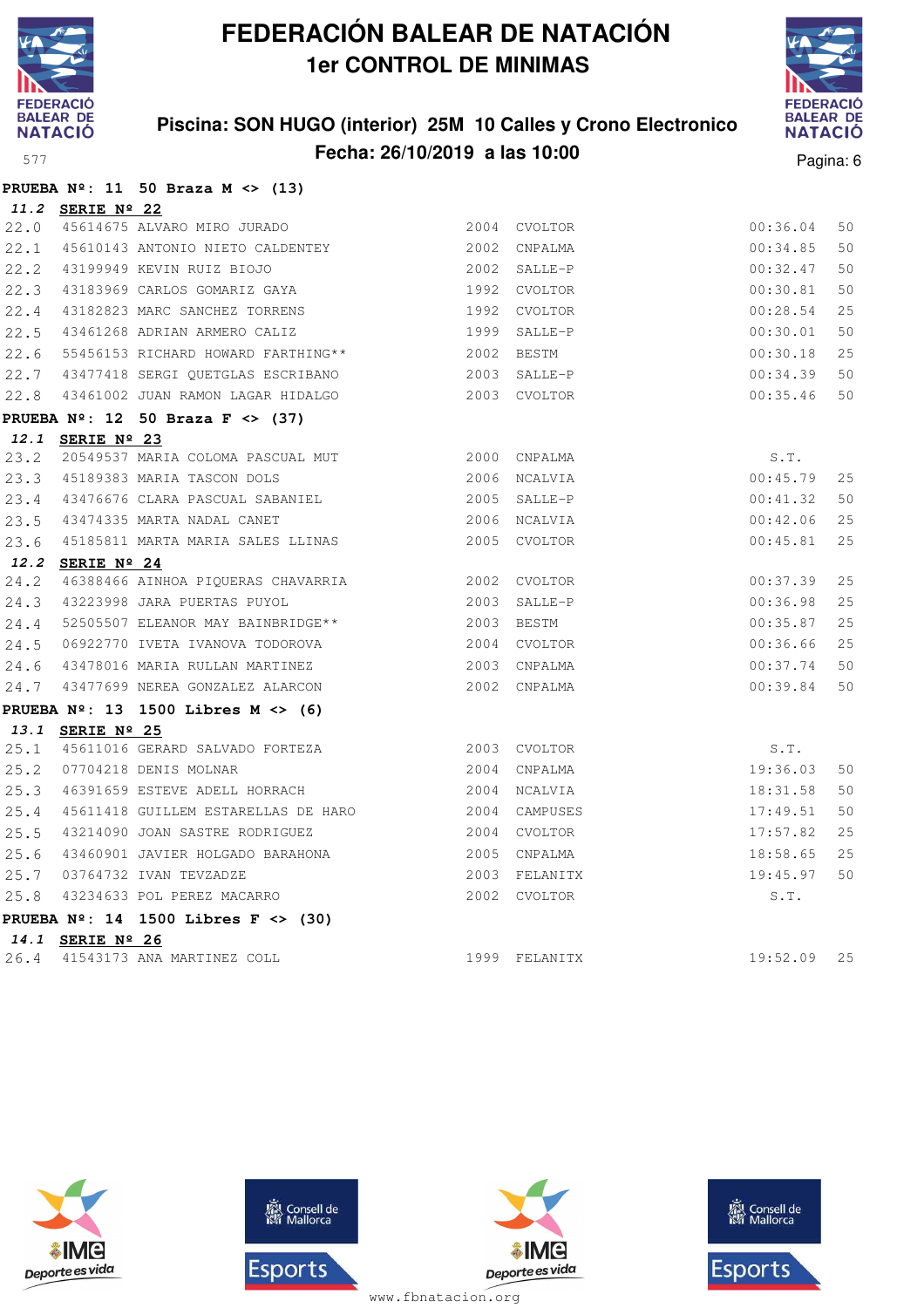

### **Piscina: SON HUGO (interior) 25M 10 Calles y Crono Electronico Fecha: 26/10/2019 a las 10:00** Pagina: 7



|      |                  | PRUEBA $N^{\circ}$ : 15 200 Libres M <> (3)                                                          |      |               |                    |    |
|------|------------------|------------------------------------------------------------------------------------------------------|------|---------------|--------------------|----|
|      | 15.1 SERIE Nº 27 |                                                                                                      |      |               |                    |    |
|      |                  |                                                                                                      |      | 2005 CNPALMA  | 02:37.21           | 25 |
|      |                  |                                                                                                      |      | 2005 SALLE-P  | 02:30.78           | 25 |
|      |                  | 27.1 45185607 LLUIS VICENS BUJOSA<br>27.2 01653059 DANIEL MAURER<br>27.3 43220670 MARC FLORES MASSOT |      | 2005 SALLE-P  | 02:25.12           | 25 |
| 27.4 |                  | 45697045 MARTIN VILI GRIGOROV<br>43226770 DYLAN RUIZ BIOJO<br>45184835 TONI BERGAS COMAS             |      | 2005 CNPALMA  | 02:21.62           | 25 |
| 27.5 |                  |                                                                                                      |      | 2005 SALLE-P  | 02:27.48           | 50 |
| 27.6 |                  |                                                                                                      |      | 2005 SALLE-P  | 02:27.29           | 25 |
| 27.7 |                  | 45611299 JUAN MANUEL NUÑEZ BALDOMIR 2005 CNPALMA                                                     |      |               | 02:32.47           | 25 |
| 27.8 |                  | 43230160 DAVID GIMENEZ GUTIERREZ 2003 AQUATICS                                                       |      |               | S.T.               |    |
|      | 15.2 SERIE Nº 28 |                                                                                                      |      |               |                    |    |
| 28.0 |                  | 43463781 NICOLAS PEREZ-SERRANO PELLON 2004 SALLE-P                                                   |      |               | 02:23.31           | 50 |
| 28.1 |                  | 43463962 HUGO GUERRERO LOPEZ 2005 SALLE-P                                                            |      |               | 02:16.31           | 25 |
| 28.2 |                  | 45187556 ARNAU ALCOVER BARBOSA 2004 SALLE-P                                                          |      |               | 02:17.25           | 50 |
| 28.3 |                  | 43218723 JORDI MAYOL SERRA                                                                           |      | 2004 SALLE-P  | 02:15.76           | 50 |
| 28.4 |                  |                                                                                                      |      |               | 02:11.78           | 25 |
| 28.5 |                  | 2004 CN.INCA<br>43469427 JOEL LOPEZ RISCO                                                            |      |               | 02:15.57           | 50 |
| 28.6 |                  | 43462984 JAIME ALEMANY CODINA 2004 SALLE-P                                                           |      |               | 02:17.19           | 50 |
| 28.7 |                  | 41573980 ALEJANDRO SEGRERA RIVERA                                                                    |      | 2002 FELANITX | 02:14.18           | 25 |
| 28.8 |                  | 49607808 MIQUEL RIBOT MORELL                                                                         |      | 2005 NCALVIA  | 02:18.46           | 25 |
| 15.3 | SERIE Nº 29      |                                                                                                      |      |               |                    |    |
| 29.0 |                  | 43216859 RODRIGO CHAVES TEJERO 1995 CVOLTOR                                                          |      |               | 02:10.21           | 25 |
| 29.1 |                  | $2005$ SALLE-P<br>09897080 ALEX EMERY SACH                                                           |      |               | 02:03.25           | 25 |
| 29.2 |                  | 43470663 MARCOS SANCHEZ GONZALEZ<br>43476153 MATEU VENY OLIVER                                       |      | 2004 SALLE-P  | 02:03.56           | 50 |
| 29.3 |                  |                                                                                                      |      | 2002 CNPALMA  | 01:57.95           | 25 |
| 29.4 |                  | 41543196 VICTOR MARTIN ROIG<br>45187625 SERGI PUIG BLANCO<br>45190652 RAUL BERMIN MORAIS             |      | 2002 CVOLTOR  | 01:53.86           | 50 |
| 29.5 |                  |                                                                                                      |      | 2003 NCALVIA  | 01:55.41           | 50 |
| 29.6 |                  |                                                                                                      |      | 2002 CNPALMA  | 02:03.35           | 50 |
| 29.7 |                  | 43472637 PAU MARTORELL CARDONA                                                                       |      | 2001 CNPALMA  | 02:02.54           | 25 |
| 29.8 |                  | 45370659 ALEJANDRO GOMEZ MILLAN                                                                      |      | 2005 CAMPUSES | 02:09.89           | 25 |
| 29.9 |                  | 45186192 JERONI BARRERA ESTADES                                                                      |      | 2004 NCALVIA  | 02:14.16           | 50 |
|      |                  | PRUEBA $N^2$ : 16 200 Libres F <> (27)                                                               |      |               |                    |    |
|      | 16.1 SERIE Nº 30 |                                                                                                      |      |               |                    |    |
| 30.0 |                  | 41622915 MARTA BORDOY CRUCERA                                                                        | 2006 | ES.ARTA       | $\texttt{S}$ . T . |    |
| 30.1 |                  | 43466031 JULIA MARIANO VALDES                                                                        | 2006 | SALLE-P       | 02:48.28           | 25 |
| 30.2 |                  | 49610021 NEREA PEREZ PEREZ                                                                           |      | 2006 CN. INCA | 02:43.81           | 25 |
| 30.3 |                  | 43474334 PAULA NADAL CANET                                                                           | 2004 | NCALVIA       | 02:38.28           | 50 |
| 30.4 |                  | 43470221 ADELA GARRIDO MORENO                                                                        | 2006 | CNPALMA       | 02:29.61           | 25 |
| 30.5 |                  | 43470770 ESTHER BLANQUE FAJARDO                                                                      |      | 2006 MASTBAL  | 02:31.56           | 25 |
| 30.6 |                  | 03086067 AITANA BRIGUGLIO                                                                            |      | 2006 SALLE-P  | 02:39.13           | 25 |
| 30.7 |                  | 41664764 NEUS QUETGLAS CARBONELL                                                                     | 2006 | NCALVIA       | 02:45.34           | 25 |
| 30.8 |                  | 08768907 ESTER DANAIL ANDREEVA BGRTODOROVA                                                           | 2006 | CVOLTOR       | 02:49.93           | 25 |







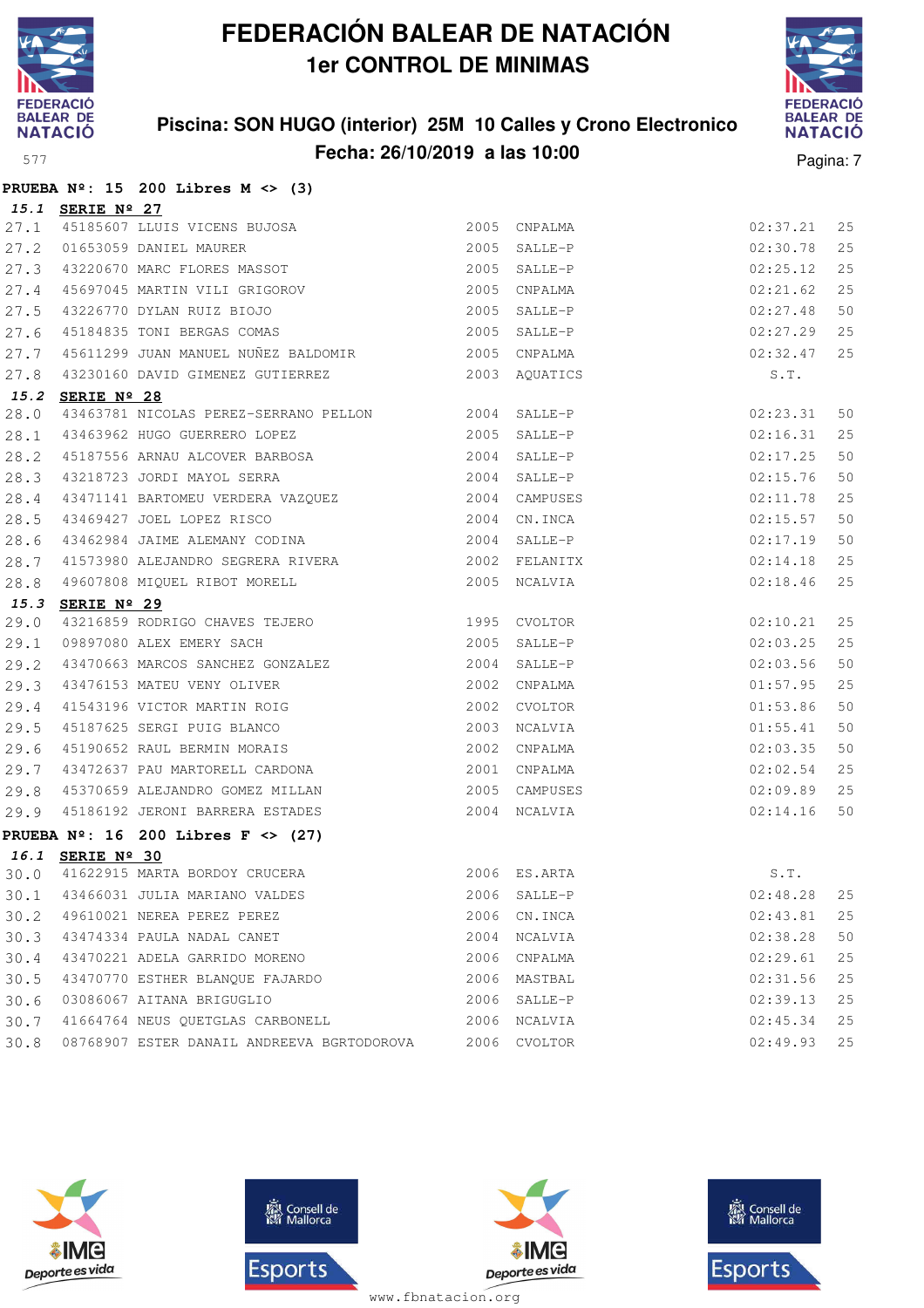

### **Piscina: SON HUGO (interior) 25M 10 Calles y Crono Electronico Fecha: 26/10/2019 a las 10:00** Pagina: 8



| $\sim$ |  |
|--------|--|
|        |  |

|      |                  | PRUEBA $N^{\circ}$ : 16 200 Libres F <> (27)                                            |              |               |               |    |
|------|------------------|-----------------------------------------------------------------------------------------|--------------|---------------|---------------|----|
|      | 16.2 SERIE Nº 31 |                                                                                         |              |               |               |    |
| 31.0 |                  | 43217884 ALISON ANDREA PACHACAMA ROJAS 2004 CVOLTOR                                     |              |               | 02:30.40      | 50 |
| 31.1 |                  | 43233035 LAURA SIMO PEREZ                                                               |              | 2005 SALLE-P  | 02:25.46      | 25 |
|      |                  | $31.1$ 43233035 LAURA SIMO PEREZ<br>$31.2$ 49925382 ALEXANDRA SANDIN POLO 2004 SALLE-P  |              |               | 02:24.70      | 50 |
| 31.3 |                  |                                                                                         |              |               | 02:21.39      | 25 |
| 31.4 |                  | 46393032 CAROLINA HEREDIA BLANCO 2005 SALLE-P                                           |              |               | 02:22.75      | 50 |
| 31.5 |                  |                                                                                         |              |               | 02:21.01      | 25 |
| 31.6 |                  |                                                                                         |              |               | 02:23.81      | 50 |
| 31.7 |                  | 45614949 JULIA MOREY REBASSA 2006 SALLE-P                                               |              |               | 02:24.49      | 25 |
| 31.8 |                  | 45189546 NEUS SERRA REGAL (2005 CN.INCA)<br>16388014 AINA THOMAS TABERNER (2006 CNPALMA |              |               | 02:28.54      | 50 |
| 31.9 |                  |                                                                                         |              |               | 02:28.26      | 25 |
|      | 16.3 SERIE Nº 32 |                                                                                         |              |               |               |    |
| 32.0 |                  | 43467318 GABRIELA VELASCO ROCHON 2005 CAMPUSES                                          |              |               | 02:17.61      | 25 |
| 32.1 |                  |                                                                                         |              |               | 02:17.10      | 25 |
| 32.2 |                  |                                                                                         |              |               | 02:13.92      | 25 |
| 32.3 |                  |                                                                                         |              |               | 02:05.81      | 25 |
| 32.4 |                  |                                                                                         |              |               | 02:00.39      | 50 |
| 32.5 |                  |                                                                                         |              |               | 02:06.40      | 50 |
| 32.6 |                  | 49923805 MARTINA MANRESA MALBERTI (2005 SALLE-P                                         |              |               | 02:10.87      | 50 |
| 32.7 |                  |                                                                                         |              |               | 02:17.65      | 50 |
| 32.8 |                  |                                                                                         |              |               | 02:19.95      | 50 |
| 32.9 |                  | 78223022 KIARA TORRICO RUIZ 2005 CVOLTOR                                                |              |               | 02:20.79      | 50 |
|      |                  | PRUEBA $N^{\circ}$ : 17 50 Espalda M <> (10)                                            |              |               |               |    |
|      | 17.1 SERIE Nº 33 |                                                                                         |              |               |               |    |
| 33.0 |                  | 43183969 CARLOS GOMARIZ GAYA 1992 CVOLTOR                                               |              |               | S.T.          |    |
| 33.1 |                  |                                                                                         |              |               | 00:35.03      | 25 |
| 33.2 |                  | 43482964 ALVARO GONZALEZ JUAN 2002 CVOLTOR                                              |              |               | 00:33.06      | 50 |
| 33.3 |                  |                                                                                         |              |               | 00:30.51      | 50 |
| 33.4 |                  |                                                                                         |              |               | 00:28.37      | 25 |
| 33.5 |                  | 45187625 SERGI PUIG BLANCO 2003 NCALVIA                                                 |              |               | 00:29.74      | 50 |
|      |                  | 33.6 43461489 TONI FRAU SIQUIER                                                         | 2002 CVOLTOR |               | 00:31.14      | 25 |
|      |                  | 33.7 45187630 MIGUEL GUZMAN PINTO                                                       |              | 2005 CNPALMA  | 00:33.41      | 25 |
|      |                  | 33.8 43228993 MAXIMO GOMEZ PECHENKIN 2005 SALLE-P                                       |              |               | $00:36.42$ 25 |    |
|      |                  | 33.9 45185810 SANTIAGO SALES LLINAS                                                     |              | 1999 CVOLTOR  | S.T.          |    |
|      |                  | PRUEBA $N^{\circ}$ : 18 50 Espalda F <> (34)                                            |              |               |               |    |
|      | 18.1 SERIE Nº 34 |                                                                                         |              |               |               |    |
| 34.0 |                  | 45371886 PAULA MUT TUGORES                                                              |              | 2005 CVOLTOR  | S.T.          |    |
| 34.1 |                  | 43475126 JULIETA LOPEZ DAMIGO                                                           |              | 2006 CN. INCA | 00:40.28      | 25 |
| 34.2 |                  | 43233296 ANTONIA OU MEI SUREDA FERRA                                                    |              | 2004 CVOLTOR  | 00:38.13      | 25 |
| 34.3 |                  | 45696080 CLAUDIA AMENGUAL CAMPINS                                                       |              | 2005 CN.INCA  | 00:37.03      | 50 |
| 34.4 |                  | 45691467 MARTA BAÑOS VERA                                                               |              | 2005 CVOLTOR  | 00:36.03      | 50 |
| 34.5 |                  | 49484156 PAULA MORRO COLOM                                                              |              | 2003 CVOLTOR  | 00:35.79      | 25 |
| 34.6 |                  | 43227870 AINA TORO GARCIA                                                               | 2002         | NCALVIA       | 00:36.79      | 25 |
| 34.7 |                  | 45185811 MARTA MARIA SALES LLINAS                                                       |              | 2005 CVOLTOR  | 00:40.21      | 25 |
| 34.8 |                  | 41587333 MAGDALENA MUELAS RIGO                                                          |              | 2004 FELANITX | 00:40.59      | 25 |







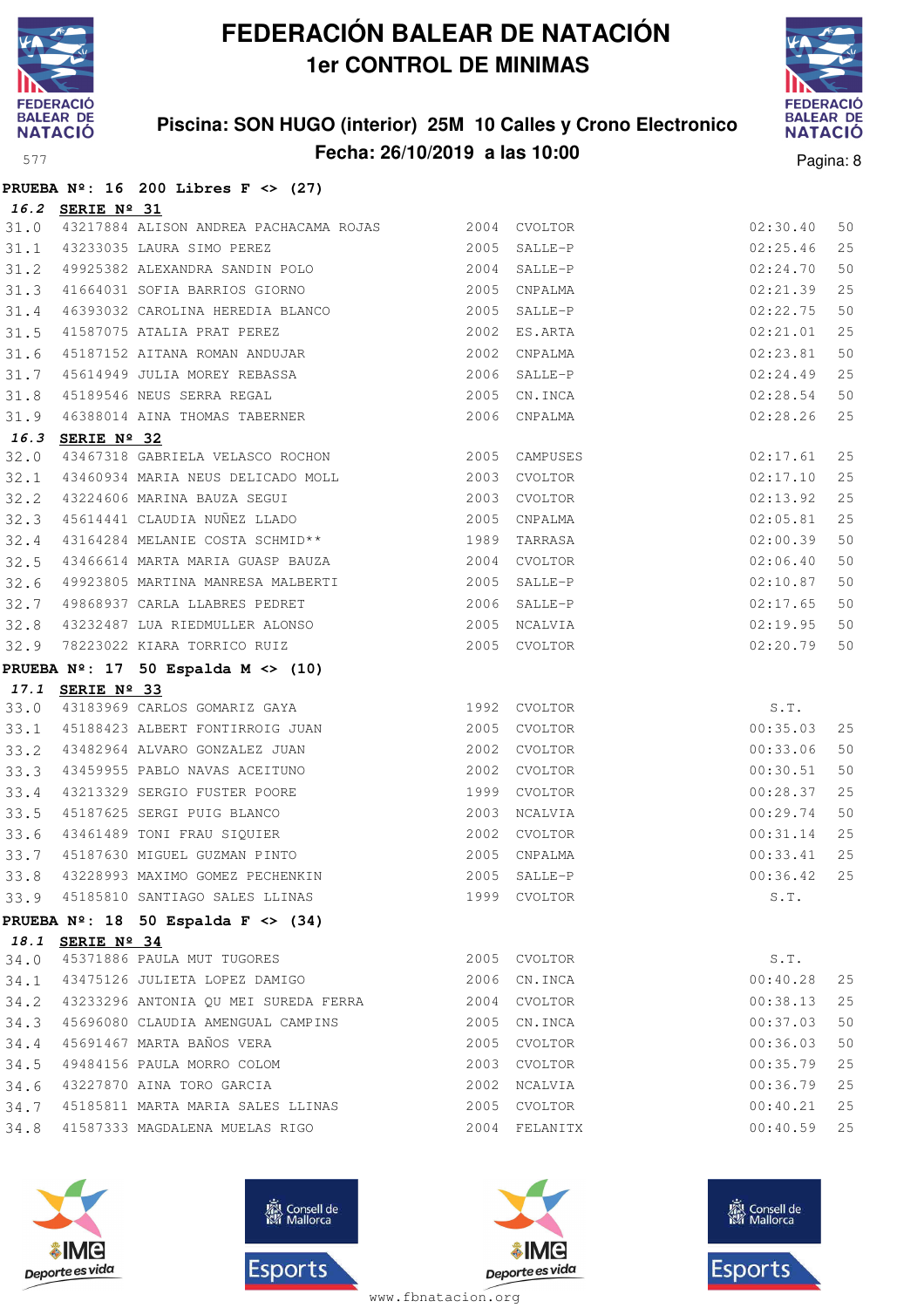

### **Piscina: SON HUGO (interior) 25M 10 Calles y Crono Electronico Fecha: 26/10/2019 a las 10:00** Pagina: 9



|  |  | PRUEBA $N^{\circ}$ : 18 50 Espalda F <> (34) |  |  |
|--|--|----------------------------------------------|--|--|
|  |  |                                              |  |  |

| 18.2 | SERIE Nº 35 |                                          |      |              |          |     |
|------|-------------|------------------------------------------|------|--------------|----------|-----|
| 35.0 |             | 45692981 ELBA RODRIGUEZ GARCIA           | 2005 | NCALVIA      | 00:35.99 | 50  |
| 35.1 |             | 49866462 LUCIA GONZALEZ VILLANUEVA       | 2004 | NCALVIA      | 00:34.93 | 50  |
| 35.2 |             | 43216860 MARIA CHAVES TEJERO             | 2000 | CVOLTOR      | 00:32.83 | 25  |
| 35.3 |             | 45614499 LLUCIA MIERAS PIZA              | 2003 | CVOLTOR      | 00:32.45 | 50  |
| 35.4 |             | 55418799 TURAYA OLIVIA EVANS**           | 2003 | BESTM        | 00:29.27 | 25  |
| 35.5 |             | 43228977 CLAUDIA ALVAREZ FERNANDEZ       | 2002 | CNPALMA      | 00:30.70 | 25  |
| 35.6 |             | 43466209 ALEJANDRA RUIZ MARTIN           | 2003 | CVOLTOR      | 00:31.61 | 2.5 |
| 35.7 |             | 43223264 NATALIA DURAHO LOZANO           | 2001 | CVOLTOR      | 00:34.65 | 50  |
| 35.8 |             | 49923806 MARIONA MANRESA MALBERTI        |      | 2006 SALLE-P | 00:34.28 | 2.5 |
|      |             | PRUEBA $N^2$ : 20 4x100 Libres F <> (46) |      |              |          |     |
| 20.1 | SERIE Nº 36 |                                          |      |              |          |     |
| 36.4 | 00761       | MASTBAL <a></a>                          |      | MASTBAL      | S.T.     |     |
|      |             | PRUEBA $N^2$ : 22 4x50 Estilos F <> (43) |      |              |          |     |
| 22.1 | SERIE Nº 37 |                                          |      |              |          |     |
| 37.4 | 00761       | MASTBAL <a></a>                          |      | MASTBAL      | S.T.     |     |
|      |             |                                          |      |              |          |     |





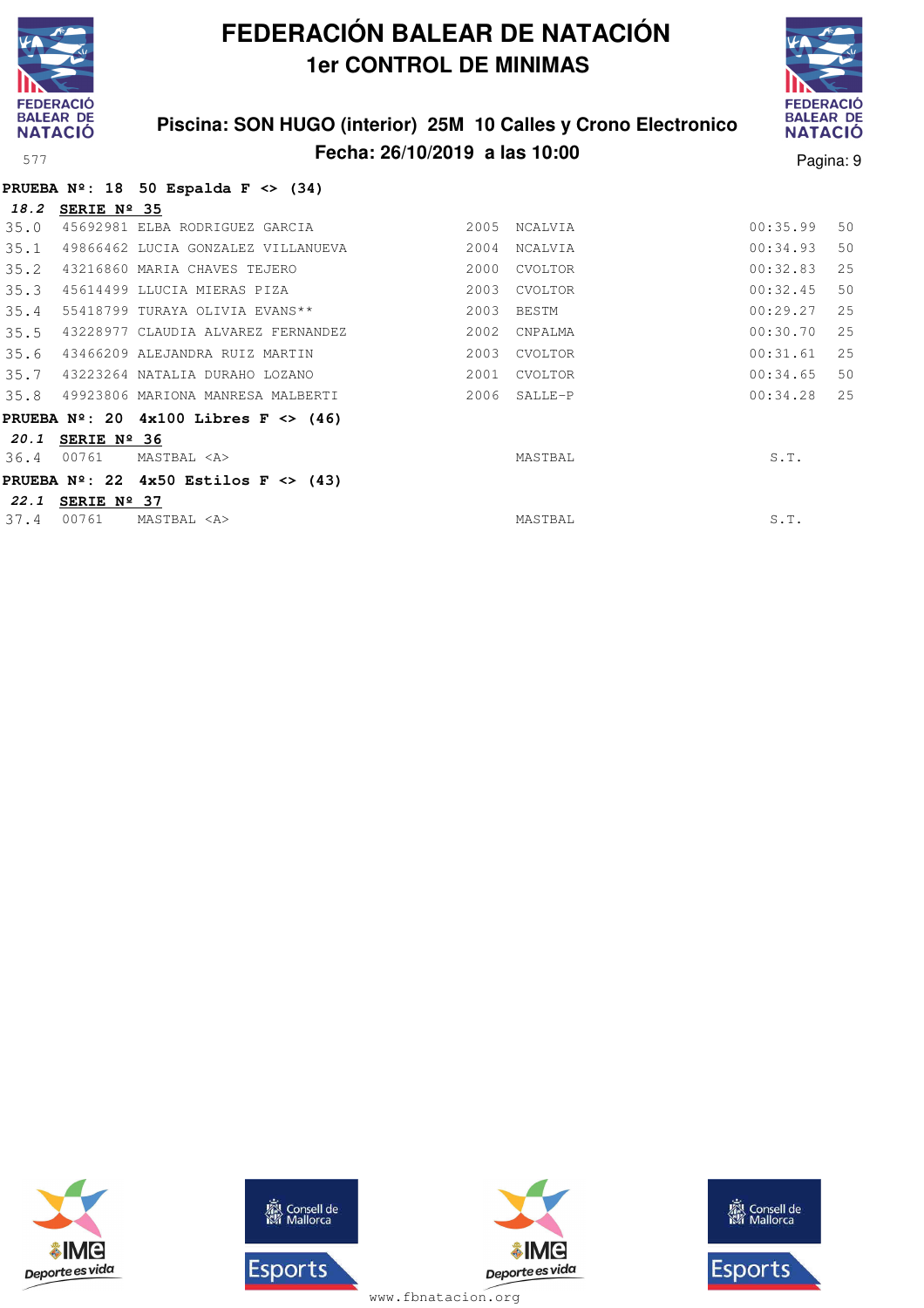

### **Piscina: SON HUGO (interior) 25M 10 Calles y Crono Electronico Fecha: 26/10/2019 a las 17:00** Pagina: 1



|      |                  | PRUEBA $N^2$ : 25 400 Libres M <> (4)                                                                                                              |      |               |          |    |
|------|------------------|----------------------------------------------------------------------------------------------------------------------------------------------------|------|---------------|----------|----|
|      | 25.1 SERIE Nº 38 |                                                                                                                                                    |      |               |          |    |
| 38.0 |                  |                                                                                                                                                    |      | 2004 LLUCMA   | S.T.     |    |
| 38.1 |                  | 45191890 GABRIEL REUS MEDIALDEA<br>45185607 LLUIS VICENS BUJOSA                                                                                    |      | 2005 CNPALMA  | 05:38.33 | 25 |
| 38.2 |                  | 45611299 JUAN MANUEL NUÑEZ BALDOMIR<br><br>2005 CNPALMA                                                                                            |      |               | 05:34.86 | 25 |
| 38.3 |                  |                                                                                                                                                    |      |               | 05:22.99 | 50 |
| 38.4 |                  |                                                                                                                                                    |      |               | 04:59.84 | 25 |
| 38.5 |                  | 43220670 MARC FLORES MASSOT 43226770 DYLAN RUIZ BIOJO<br>43226770 DYLAN RUIZ BIOJO 45184835 TONI BERGAS COMAS 45184835 2005                        |      |               | 05:19.67 | 50 |
| 38.6 |                  | 43227645 DANIEL LLOMPART BARRERA 2005                                                                                                              |      | SALLE-P       | 05:24.48 | 25 |
| 38.7 |                  | 45188423 ALBERT FONTIRROIG JUAN 2005                                                                                                               |      | CVOLTOR       | 05:37.15 | 25 |
| 38.8 |                  | 06410547 ROBIN DAVID AILAN<br><b>AIDI-</b> ::: -:                                                                                                  |      | 2003 CNPALMA  | S.T.     |    |
| 25.2 | SERIE Nº 39      |                                                                                                                                                    |      |               |          |    |
| 39.0 |                  | 43462984 JAIME ALEMANY CODINA 2004 SALLE-P                                                                                                         |      |               | 05:06.42 | 50 |
| 39.1 |                  | 41658679 DAVID GAVILLA HERNANDEZ 2003 ES.ARTA                                                                                                      |      |               | 04:46.38 | 25 |
| 39.2 |                  |                                                                                                                                                    |      |               | 04:43.15 | 25 |
| 39.3 |                  |                                                                                                                                                    |      |               | 04:47.27 | 50 |
| 39.4 |                  |                                                                                                                                                    |      |               | 04:46.70 | 50 |
| 39.5 |                  | 43471880 JORDI CINTA PEREZ                                                                                                                         | 2005 | CN.INCA       | 04:39.82 | 25 |
| 39.6 |                  | 43471880 JORDI CINTA PEREZ<br>45187470 URIEL HARO PEREZ<br>43469427 JOEL LOPEZ RISCO<br>00106981 CHRISTOFOR PAVLIDE**<br>45187470 URIEL HARO PEREZ |      | 2005 CAMPUSES | 04:42.27 | 25 |
| 39.7 |                  | 43469427 JOEL LOPEZ RISCO                                                                                                                          |      | 2004 CN.INCA  | 04:52.60 | 50 |
| 39.8 |                  |                                                                                                                                                    |      | 2001 BESTM    | 04:53.98 | 25 |
| 39.9 |                  | 45697045 MARTIN VILI GRIGOROV                                                                                                                      |      | 2005 CNPALMA  | 04:59.83 | 25 |
|      | 25.3 SERIE Nº 40 |                                                                                                                                                    |      |               |          |    |
| 40.0 |                  | 43460901 JAVIER HOLGADO BARAHONA 2005 CNPALMA                                                                                                      |      |               | 04:38.76 | 50 |
| 40.1 |                  | 45370659 ALEJANDRO GOMEZ MILLAN                                                                                                                    |      | 2005 CAMPUSES | 04:26.14 | 25 |
| 40.2 |                  |                                                                                                                                                    |      |               | 04:28.22 | 50 |
| 40.3 |                  | 43470663 MARCOS SANCHEZ GONZALEZ 2004                                                                                                              |      | SALLE-P       | 04:23.77 | 50 |
| 40.4 |                  | 41543196 VICTOR MARTIN ROIG<br>45699211 SAMUEL DIAZ GUERRERO                                                                                       |      | 2002 CVOLTOR  | 04:04.89 | 50 |
| 40.5 |                  |                                                                                                                                                    | 2003 | CNPALMA       | 04:18.71 | 50 |
| 40.6 |                  | 45611418 GUILLEM ESTARELLAS DE HARO                                                                                                                |      | 2004 CAMPUSES | 04:17.72 | 25 |
| 40.7 |                  |                                                                                                                                                    |      |               | 04:25.19 | 25 |
| 40.8 |                  |                                                                                                                                                    |      |               | 04:35.22 | 50 |
|      |                  | 40.9 41618413 JOAN EVANGELISTI VADELL                                                                                                              |      | 2001 LLUCMA   | 04:35.89 | 25 |
|      |                  | PRUEBA $N^{\circ}$ : 26 400 Libres F <> (28)                                                                                                       |      |               |          |    |
|      | 26.1 SERIE Nº 41 |                                                                                                                                                    |      |               |          |    |
| 41.1 |                  | 03086067 AITANA BRIGUGLIO                                                                                                                          |      | 2006 SALLE-P  | 05:43.34 | 50 |
| 41.2 |                  | 45189546 NEUS SERRA REGAL                                                                                                                          | 2005 | CN.INCA       | 05:10.56 | 50 |
| 41.3 |                  | 49925382 ALEXANDRA SANDIN POLO                                                                                                                     | 2004 | $SALLE-P$     | 05:02.79 | 50 |
| 41.4 |                  | 43229623 SARA GIRALDO PEDROTE                                                                                                                      | 2005 | CAMPUSES      | 04:57.85 | 50 |
| 41.5 |                  | 41662194 LUCIA ROCA RODADO                                                                                                                         | 2003 | CVOLTOR       | 05:00.51 | 50 |
| 41.6 |                  | 04346837 JOSHA VERMEER                                                                                                                             | 2006 | NCALVIA       | 05:02.41 | 25 |
| 41.7 |                  | 45614949 JULIA MOREY REBASSA                                                                                                                       |      | 2006 SALLE-P  | 05:18.94 | 25 |







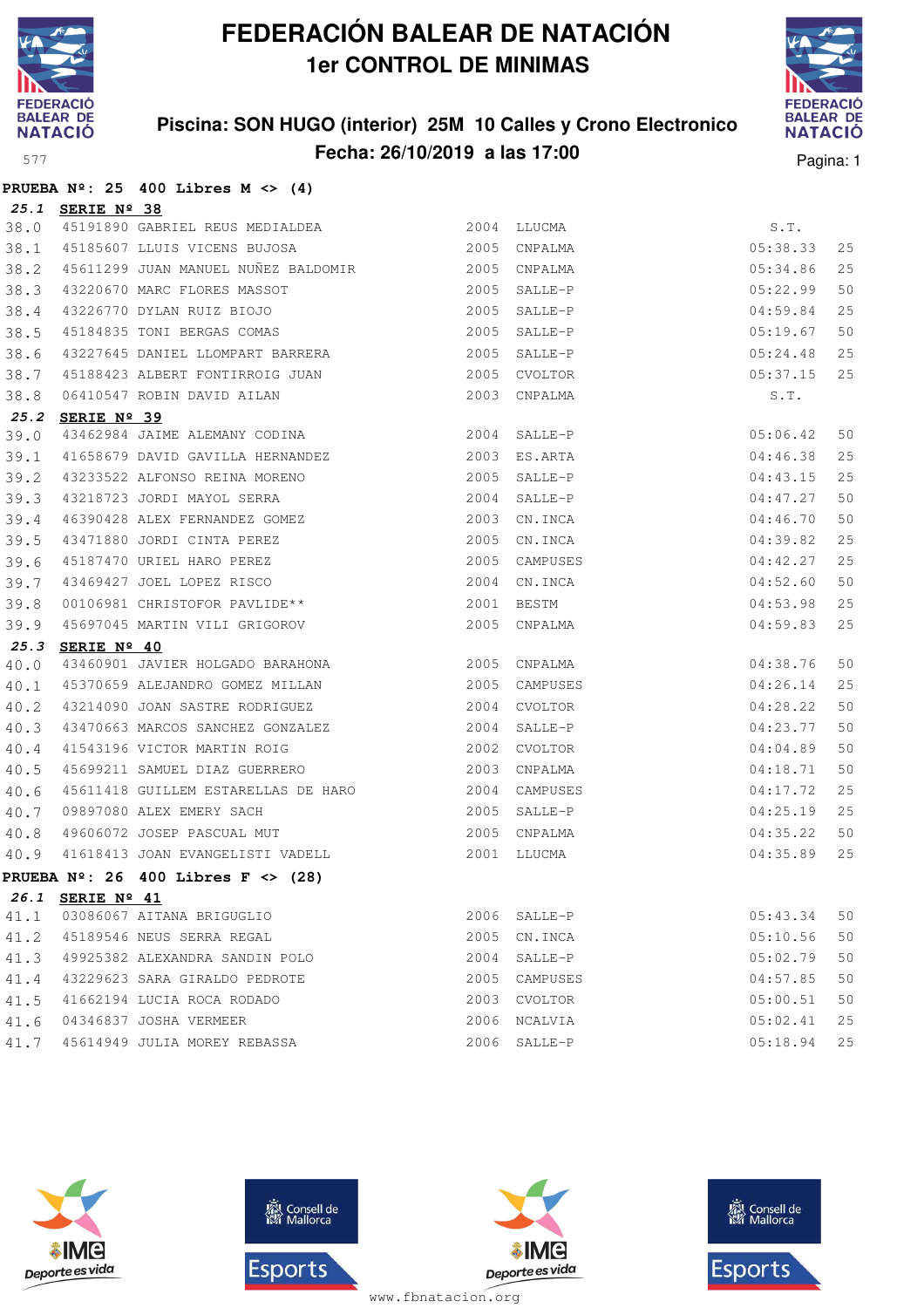

**PRUEBA Nº: 26 400 Libres F <> (28)**

## **FEDERACIÓN BALEAR DE NATACIÓN 1er CONTROL DE MINIMAS**

### **Piscina: SON HUGO (interior) 25M 10 Calles y Crono Electronico Fecha: 26/10/2019 a las 17:00** Pagina: 2



|      |                      | PROLDA Nº: 20 400 LIDIES F <> (20)                            |      |               |          |    |
|------|----------------------|---------------------------------------------------------------|------|---------------|----------|----|
|      | 26.2 SERIE Nº 42     |                                                               |      |               |          |    |
| 42.1 |                      |                                                               |      |               | 04:55.60 | 50 |
| 42.2 |                      | 43467318 GABRIELA VELASCO ROCHON                              |      | 2005 CAMPUSES | 04:46.19 | 25 |
| 42.3 |                      | 43476271 ARIADNA MORA FERRANDIS                               |      | 2006 SALLE-P  | 04:33.35 | 50 |
| 42.4 |                      | 43474350 MARINA JOVER GALLEGO                                 |      | 2000 NCALVIA  | 04:28.81 | 50 |
| 42.5 |                      | 43466614 MARTA MARIA GUASP BAUZA                              |      | 2004 CVOLTOR  | 04:32.78 | 50 |
| 42.6 |                      | 43475420 LILIA ARROM LLIZO                                    | 2004 | CN.INCA       | 04:44.64 | 25 |
| 42.7 |                      | 78223022 KIARA TORRICO RUIZ                                   |      | 2005 CVOLTOR  | 04:47.70 | 25 |
| 42.8 |                      | 46393032 CAROLINA HEREDIA BLANCO                              |      | 2005 SALLE-P  | 04:57.82 | 50 |
|      |                      | PRUEBA $N^{\circ}$ : 27 100 Estilos M <> (16)                 |      |               |          |    |
|      | 27.1 SERIE Nº 43     |                                                               |      |               |          |    |
| 43.2 |                      | 43234633 POL PEREZ MACARRO                                    |      | 2002 CVOLTOR  | S.T.     |    |
| 43.3 |                      | 43473260 RAUL TUDELA MALLEN                                   |      | 2004 CVOLTOR  | S.T.     |    |
| 43.4 |                      | 43461002 JUAN RAMON LAGAR HIDALGO                             |      | 2003 CVOLTOR  | S.T.     |    |
| 43.5 |                      | 45191343 PAU PEREZ RIUTORT                                    |      | 2005 CVOLTOR  | S.T.     |    |
| 43.6 |                      | 43159049 MATIAS SUAREZ CAMPIONE                               |      | 1996 CVOLTOR  | S.T.     |    |
| 43.7 |                      | 41573980 ALEJANDRO SEGRERA RIVERA                             |      | 2002 FELANITX | S.T.     |    |
| 27.2 | SERIE $N^{\circ}$ 44 |                                                               |      |               |          |    |
| 44.2 |                      | 03764732 IVAN TEVZADZE                                        |      | 2003 FELANITX | S.T.     |    |
| 44.3 |                      | 46391666 EDUARD CERDA CALVO                                   |      | 2002 CN.INCA  | 01:05.99 | 25 |
| 44.4 |                      | 43198413 JOEL TRETT OLIVER                                    |      | 2002 CNPALMA  | 01:04.27 | 25 |
| 44.5 |                      | 45610143 ANTONIO NIETO CALDENTEY                              |      | 2002 CNPALMA  | 01:05.36 | 25 |
| 44.6 |                      | 00106981 CHRISTOFOR PAVLIDE**                                 |      | 2001 BESTM    | 01:11.24 | 25 |
| 44.7 |                      | 41618327 JESUS SANSALONI FLORES                               |      | 2004 ES.ARTA  | S.T.     |    |
|      |                      | PRUEBA $N^{\circ}$ : 28 100 Estilos F <> (40)                 |      |               |          |    |
|      | 28.1 SERIE Nº 45     |                                                               |      |               |          |    |
| 45.1 |                      | 43475268 MARTA CHUN ROCA SANCHEZ 2005 CVOLTOR                 |      |               | S.T.     |    |
| 45.2 |                      | 43474950 NOA MARTINEZ COUSELO                                 |      | 2006 CVOLTOR  | S.T.     |    |
| 45.3 |                      | 45614381 MARTA RUBIO BUJOSA                                   |      | 2005 CNPALMA  | S.T.     |    |
| 45.4 |                      | 41662125 AINA MARIANO SALOM<br>41617431 YAN AN GONZALVO DURAN |      | 2003 CVOLTOR  | 01:18.30 | 25 |
| 45.5 |                      |                                                               |      | 2004 ES.ARTA  | 01:25.78 | 25 |
| 45.6 |                      | 41587333 MAGDALENA MUELAS RIGO                                |      | 2004 FELANITX | S.T.     |    |
| 45.7 |                      | 43573918 NADIA CORRADINI KOPECKA                              |      | 2005 NCALVIA  | S.T.     |    |
|      |                      | PRUEBA $N^{\circ}$ : 29 100 Braza M <> (14)                   |      |               |          |    |
|      | 29.1 SERIE Nº 46     |                                                               |      |               |          |    |
| 46.1 |                      | 43466210 MARCOS RUIZ MARTIN                                   |      | 2005 CVOLTOR  | 01:23.43 | 25 |
| 46.2 |                      | 43224511 GONZALO TORRES PUERTAS                               |      | 2004 SALLE-P  | 01:22.36 | 50 |
| 46.3 |                      | 07704218 DENIS MOLNAR                                         |      | 2004 CNPALMA  | 01:18.99 | 50 |
| 46.4 |                      | 43477418 SERGI QUETGLAS ESCRIBANO                             |      | 2003 SALLE-P  | 01:17.60 | 50 |
| 46.5 |                      | 49614662 GONZALO FERRON ALCONCHEL                             | 2005 | SALLE-P       | 01:15.74 | 25 |
| 46.6 |                      | 45614938 GUILLEM FEMENIA CRESPI                               | 2005 | SALLE-P       | 01:16.88 | 25 |
|      |                      | 46.7 43228837 PAU RUDOPH MASSANET                             |      | 2005 CVOLTOR  | 01:20.69 | 25 |







**感** Consell de Esports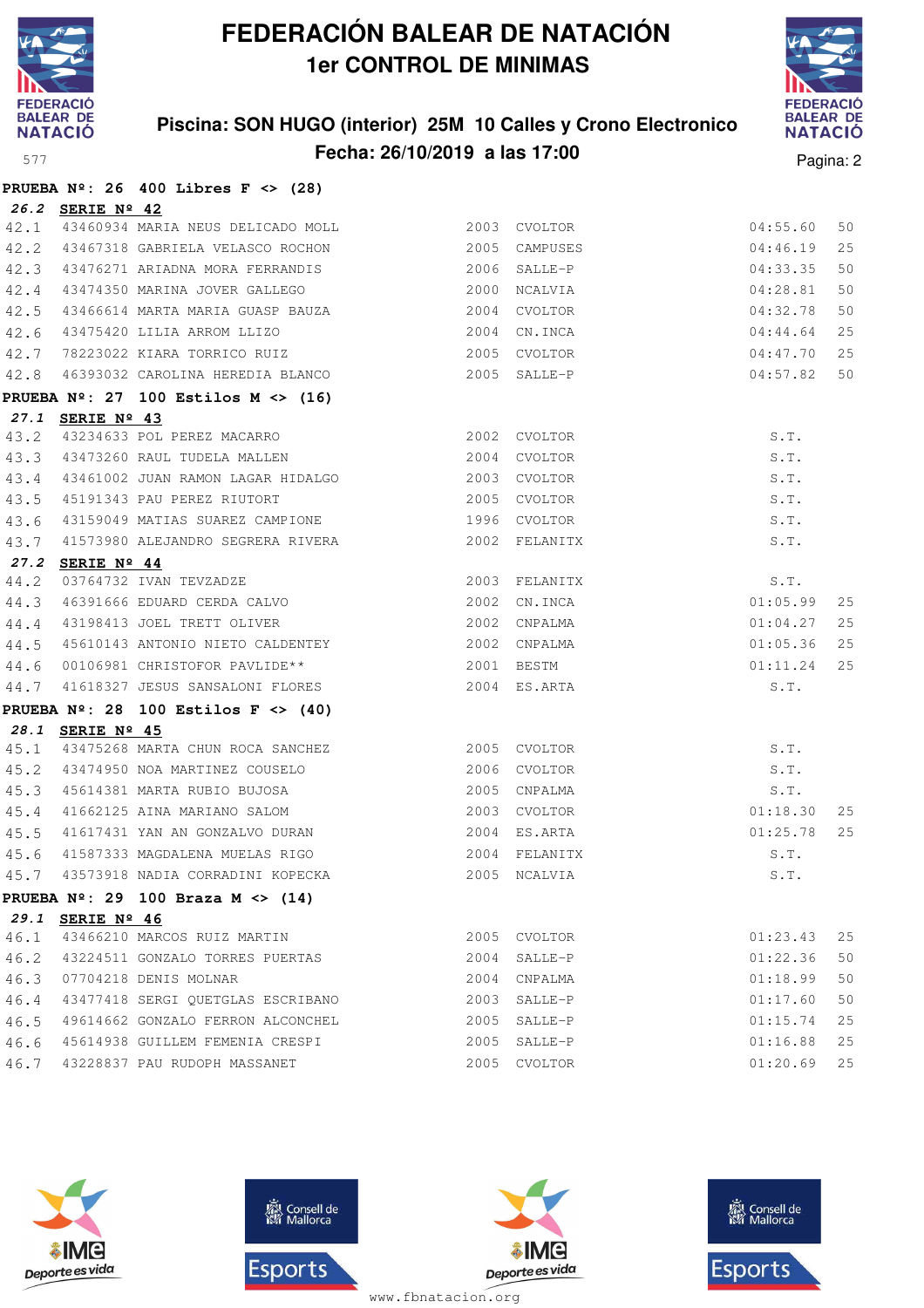

**PRUEBA Nº: 29 100 Braza M <> (14)**

## **FEDERACIÓN BALEAR DE NATACIÓN 1er CONTROL DE MINIMAS**

### **Piscina: SON HUGO (interior) 25M 10 Calles y Crono Electronico Fecha: 26/10/2019 a las 17:00** Pagina: 3



|      | 29.2 SERIE Nº 47 |                                                               |      |               |          |    |
|------|------------------|---------------------------------------------------------------|------|---------------|----------|----|
| 47.1 |                  | 43471141 BARTOMEU VERDERA VAZQUEZ                             |      | 2004 CAMPUSES | 01:13.56 | 25 |
|      |                  | 47.2 43183969 CARLOS GOMARIZ GAYA                             |      | 1992 CVOLTOR  | 01:10.70 | 25 |
| 47.3 |                  | 78220544 RAFAEL CEREZO IGNACIO                                |      | 1997 CNPALMA  | 01:04.72 | 25 |
|      |                  | 47.4 43182823 MARC SANCHEZ TORRENS                            |      | 1992 CVOLTOR  | 01:00.45 | 25 |
| 47.5 |                  | 43461268 ADRIAN ARMERO CALIZ                                  |      | 1999 SALLE-P  | 01:03.76 | 25 |
|      |                  | 47.6 43466374 NESTOR SIQUIER RIPOLL                           |      | 2004 CNPALMA  | 01:08.24 | 25 |
|      |                  | 47.7 43475536 GUILLEM SALVA GUAL                              |      | 2003 CVOLTOR  | 01:13.10 | 50 |
|      |                  | 47.8 45614675 ALVARO MIRO JURADO                              |      | 2004 CVOLTOR  | 01:17.42 | 50 |
|      |                  | PRUEBA $N^{\circ}$ : 30 100 Braza F <> (38)                   |      |               |          |    |
|      | 30.1 SERIE Nº 48 |                                                               |      |               |          |    |
|      |                  | 48.1 45610448 ARIADNA ANAYA BAUZA                             |      | 2006 SALLE-P  | 01:33.79 | 25 |
|      |                  | 48.2 43474335 MARTA NADAL CANET                               |      | 2006 NCALVIA  | 01:29.49 | 25 |
|      |                  | 48.3 46390210 ELENA BUENO SERRANO                             |      | 2004 MASTBAL  | 01:28.81 | 25 |
| 48.4 |                  | 43477108 NATALIA MARTINEZ CACERES                             |      | 2004 CVOLTOR  | 01:26.58 | 50 |
| 48.5 |                  | 43480417 MARIA BURGUERA MOREY                                 |      | 2003 CNPALMA  | 01:24.64 | 25 |
| 48.6 |                  | 43476676 CLARA PASCUAL SABANIEL                               |      | 2005 SALLE-P  | 01:28.82 | 25 |
| 48.7 |                  | 46388012 CATERINA THOMAS TABERNER                             |      | 2004 CNPALMA  | 01:33.39 | 50 |
| 48.8 |                  | 49605668 MIREIA LLODRA I RIERA                                | 2003 | MASTBAL       | S.T.     |    |
|      | 30.2 SERIE Nº 49 |                                                               |      |               |          |    |
| 49.1 |                  | 45691103 PAULA COLOMAR CARRASCO                               |      | 2004 CNPALMA  | 01:21.12 | 25 |
| 49.2 |                  | 45189605 MARINA PONS RAMON                                    |      | 2006 CNPALMA  | 01:20.05 | 25 |
| 49.3 |                  | 43478016 MARIA RULLAN MARTINEZ                                |      | 2003 CNPALMA  | 01:20.91 | 50 |
| 49.4 |                  | 43235046 PAULA GAYA BISQUERRA<br>41543010 CARME GOMEZ CAMPINS |      | 2005 CNPALMA  | 01:14.87 | 50 |
| 49.5 |                  | 41543010 CARME GOMEZ CAMPINS                                  |      | 2003 CNPALMA  | 01:17.56 | 50 |
| 49.6 |                  | 43223998 JARA PUERTAS PUYOL                                   |      | 2003 SALLE-P  | 01:19.03 | 25 |
|      |                  | 49.7 45184053 AINA TOMAS HERNANDEZ                            |      | 2004 CNPALMA  | 01:20.43 | 25 |
| 49.8 |                  | 43477699 NEREA GONZALEZ ALARCON                               |      | 2002 CNPALMA  | 01:25.92 | 50 |
|      |                  | PRUEBA $N^{\circ}$ : 31 50 Mariposa M <> (7)                  |      |               |          |    |
|      | 31.1 SERIE Nº 50 |                                                               |      |               |          |    |
| 50.1 |                  | 43473756 ADRIA FERRER GARCIA                                  |      | 2005 CN. INCA | 00:33.68 | 25 |
|      |                  | 50.2 46390428 ALEX FERNANDEZ GOMEZ                            |      | 2003 CN. INCA | 00:32.26 | 50 |
|      |                  | 50.3 43483056 JOSEP CASTRO TORRENS                            |      | 2005 CAMPUSES | 00:31.43 | 25 |
| 50.4 |                  | 45186192 JERONI BARRERA ESTADES                               |      | 2004 NCALVIA  | 00:30.22 | 25 |
| 50.5 |                  | 45614380 PAU RUBIO BUJOSA                                     |      | 2000 CNPALMA  | 00:30.52 | 25 |
| 50.6 |                  | 43466668 JAIME FLORIT CASTILLO                                |      | 2005 CVOLTOR  | 00:31.89 | 25 |
|      |                  | 50.7 41622632 JORGE GONZALEZ CABALLERO                        |      | 2004 ES.ARTA  | 00:32.85 | 50 |
| 50.8 |                  | 43225567 VICTOR GATTI TASCON                                  |      | 2005 NCALVIA  | 00:35.46 | 25 |







**感** Consell de Esports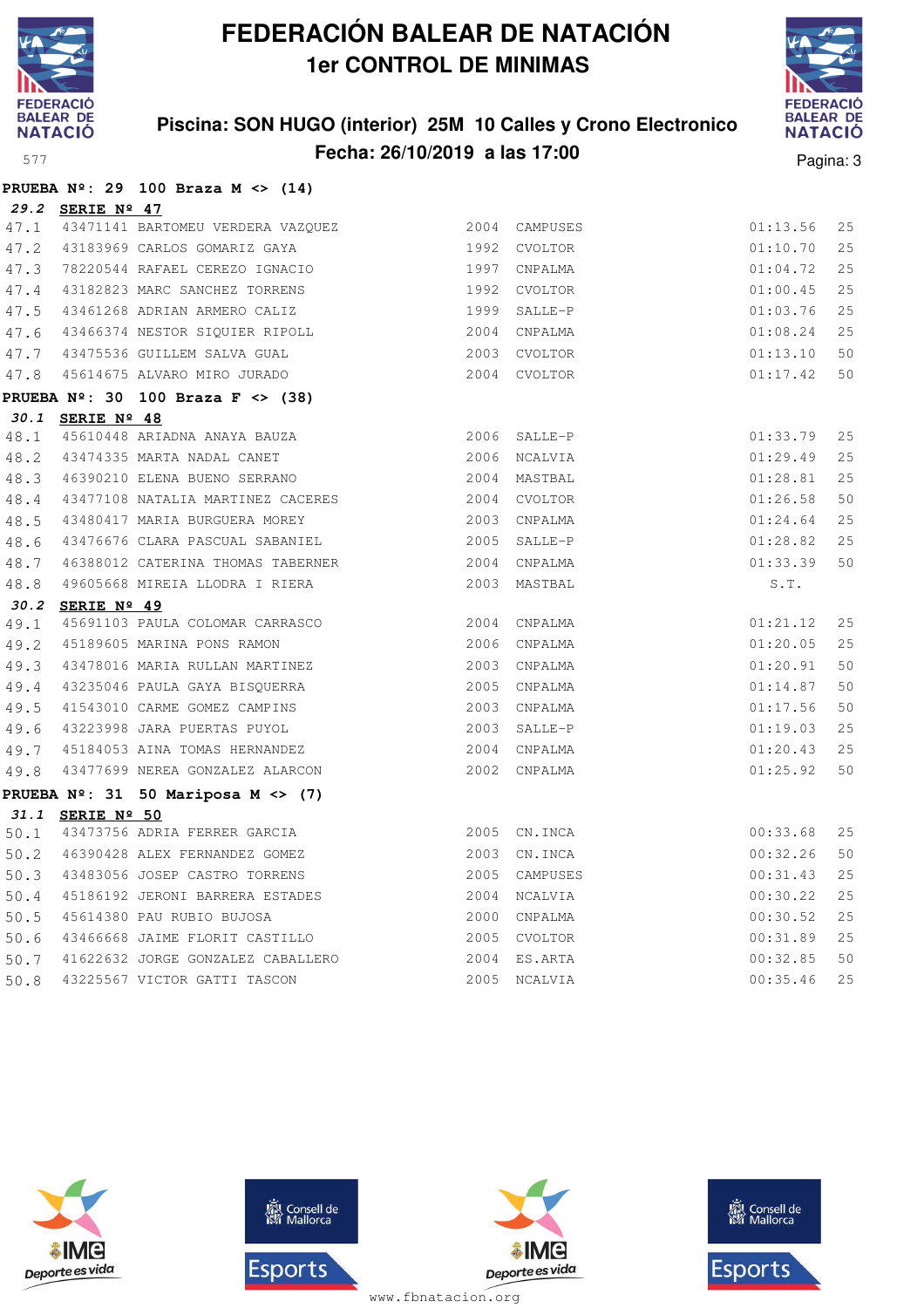

### **Piscina: SON HUGO (interior) 25M 10 Calles y Crono Electronico Fecha: 26/10/2019 a las 17:00** Pagina: 4



|  |  | PRUEBA $N^{\circ}$ : 31 50 Mariposa M <> (7) |  |  |
|--|--|----------------------------------------------|--|--|

|      | 31.2 SERIE Nº 51 |                                                                               |               |          |    |
|------|------------------|-------------------------------------------------------------------------------|---------------|----------|----|
| 51.0 |                  | 43475536 GUILLEM SALVA GUAL                                                   | 2003 CVOLTOR  | 00:28.60 | 50 |
|      |                  | 51.1 45608935 PEP FORTEZA FORTEZA                                             | 2002 CNPALMA  | 00:28.53 | 50 |
|      |                  | 51.2 45190652 RAUL BERMIN MORAIS                                              | 2002 CNPALMA  | 00:28.26 | 50 |
|      |                  | 51.3 43213329 SERGIO FUSTER POORE                                             | 1999 CVOLTOR  | 00:25.92 | 50 |
|      |                  | 51.4 45185810 SANTIAGO SALES LLINAS                                           | 1999 CVOLTOR  | 00:25.78 | 50 |
| 51.5 |                  | 45186330 VICTOR TORAN PALAO                                                   | 1998 CNPALMA  | 00:25.61 | 25 |
| 51.6 |                  | 43478908 ADRIA SARD PUIGROS                                                   | 2001 CNPALMA  | 00:27.23 | 50 |
|      |                  | 51.7 45371761 JOAN LLODRA SERRA                                               | 2002 SALLE-P  | 00:28.33 | 50 |
|      |                  | 51.8 43198413 JOEL TRETT OLIVER                                               | 2002 CNPALMA  | 00:28.59 | 50 |
|      |                  | PRUEBA $N^{\circ}$ : 32 50 Mariposa F <> (31)                                 |               |          |    |
|      | 32.1 SERIE Nº 52 |                                                                               |               |          |    |
| 52.1 |                  | 43227870 AINA TORO GARCIA                                                     | 2002 NCALVIA  | 00:35.86 | 50 |
| 52.2 |                  | 45189546 NEUS SERRA REGAL                                                     | 2005 CN. INCA | 00:34.46 | 50 |
| 52.3 |                  | 41662125 AINA MARIANO SALOM                                                   | 2003 CVOLTOR  | 00:33.45 | 25 |
| 52.4 |                  | 04346837 JOSHA VERMEER                                                        | 2006 NCALVIA  | 00:32.34 | 25 |
| 52.5 |                  | 41664031 SOFIA BARRIOS GIORNO                                                 | 2005 CNPALMA  | 00:33.00 | 50 |
|      |                  | 52.6 46388666 MARTA RODRIGUEZ MIÑAN                                           | 2005 NCALVIA  | 00:33.81 | 25 |
| 52.7 |                  | 46389239 LEYRE LUMBRERAS ROJO                                                 | 2006 SALLE-P  | 00:34.85 | 50 |
| 52.8 |                  | 45370176 PAULA FRAU BOSCH                                                     | 2005 NCALVIA  | 00:38.30 | 25 |
|      | 32.2 SERIE Nº 53 |                                                                               |               |          |    |
| 53.1 |                  | 45187152 AITANA ROMAN ANDUJAR                                                 | 2002 CNPALMA  | 00:31.59 | 50 |
| 53.2 |                  | 45614499 LLUCIA MIERAS PIZA                                                   | 2003 CVOLTOR  | 00:31.01 | 25 |
|      |                  | 53.3 43573918 NADIA CORRADINI KOPECKA<br>53.4 43213615 AINA HIERRO PUJOL      | 2005 NCALVIA  | 00:30.86 | 25 |
|      |                  | 53.4 43213615 AINA HIERRO PUJOL                                               | 1998 CNPALMA  | 00:27.14 | 25 |
|      |                  | 53.5 43205846 MARTA TORRENS CALVO                                             | 1998 CNPALMA  | 00:29.57 | 50 |
|      |                  | 53.6 43478084 MARIA SERRA BONET                                               | 2002 CNPALMA  | 00:30.94 | 25 |
|      |                  | 53.7 41664004 AINA GARCIA VIVES                                               | 2003 SALLE-P  | 00:31.56 | 50 |
|      |                  | 53.8 46394473 NEREA CASTAÑER NOGUERA                                          | 2003 CVOLTOR  | 00:31.86 | 50 |
|      |                  | PRUEBA $N^{\circ}$ : 33 800 Libres M <> (5)                                   |               |          |    |
|      | 33.1 SERIE Nº 54 |                                                                               |               |          |    |
|      |                  | 54.3 09303721 ROBERT NAPIER                                                   | 2003 LLUCMA   | S.T.     |    |
|      |                  | 54.4 46391659 ESTEVE ADELL HORRACH                                            | 2004 NCALVIA  | 09:48.01 | 50 |
|      |                  | 54.5 49605011 ANTONI CIFRE FERRAGUT                                           | 2002 LLUCMA   | S.T.     |    |
|      |                  | 54.6 43463950 ALEJANDRO ARIAS GOMILA                                          | 2004 LLUCMA   | S.T.     |    |
|      |                  | PRUEBA $N^2$ : 34 800 Libres F <> (29)                                        |               |          |    |
|      | 34.1 SERIE Nº 55 |                                                                               |               |          |    |
|      |                  | 55.4 52505507 ELEANOR MAY BAINBRIDGE**<br>55.5 43232487 LUA RIEDMULLER ALONSO | 2003 BESTM    | 09:05.87 | 25 |
|      |                  |                                                                               | 2005 NCALVIA  | 09:40.98 | 50 |







**感** Consell de Esports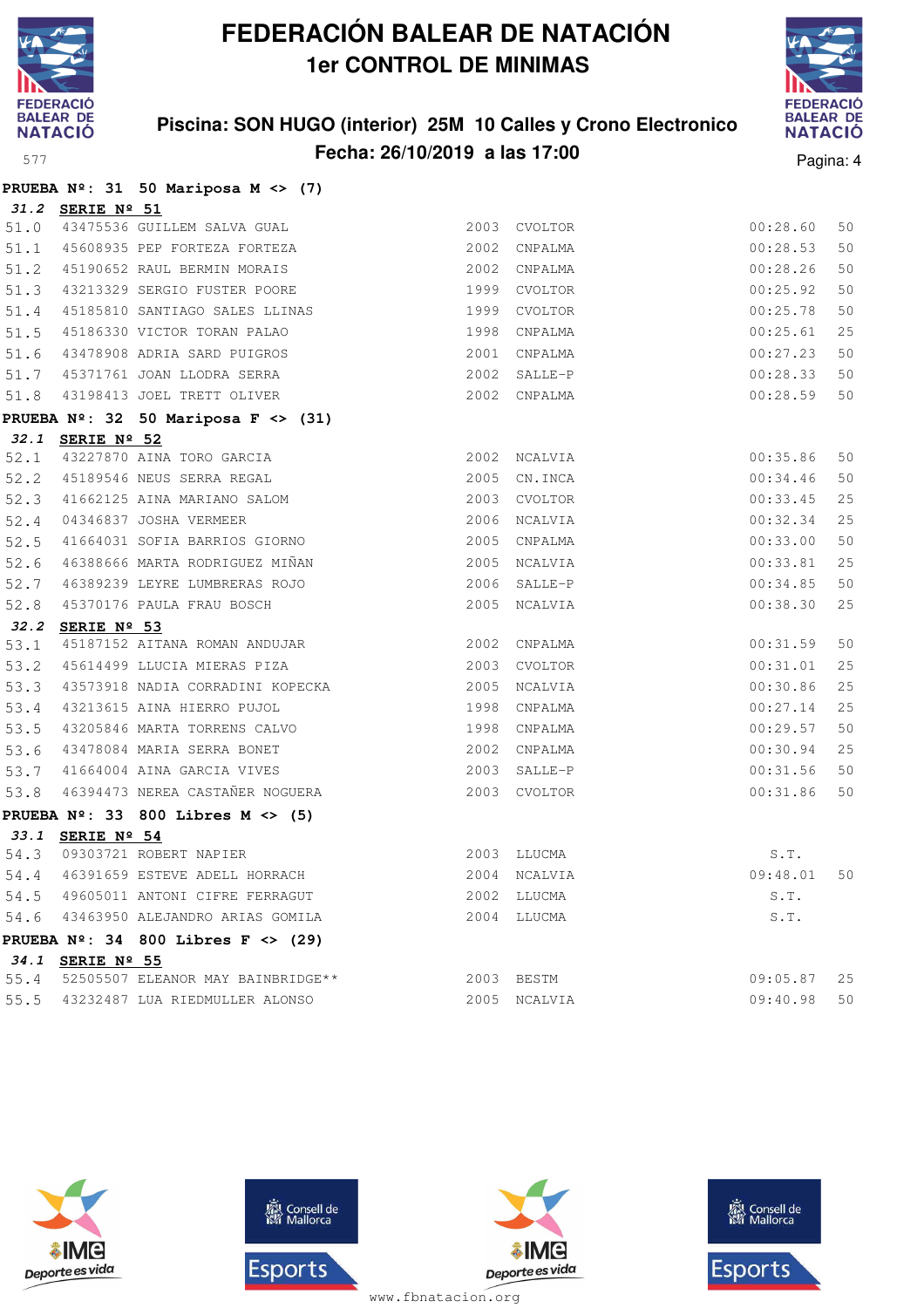

### **Piscina: SON HUGO (interior) 25M 10 Calles y Crono Electronico Fecha: 26/10/2019 a las 17:00** Pagina: 5



|      |                  | PRUEBA $N^{\circ}$ : 35 100 Espalda M <> (11)                                                            |      |              |             |    |
|------|------------------|----------------------------------------------------------------------------------------------------------|------|--------------|-------------|----|
|      | 35.1 SERIE Nº 56 |                                                                                                          |      |              |             |    |
|      |                  |                                                                                                          |      | 2005 CVOLTOR | 01:14.10    | 25 |
|      |                  | 56.2 43466210 MARCOS RUIZ MARTIN<br>56.3 45187630 MIGUEL GUZMAN PINTO<br>56.4 43471880 JORDI CINTA PEREZ |      | 2005 CNPALMA | 01:12.28    | 50 |
|      |                  |                                                                                                          |      | 2005 CN.INCA | 01:06.09    | 25 |
|      |                  | 56.5 43463962 HUGO GUERRERO LOPEZ 2005 SALLE-P                                                           |      |              | 01:06.81    | 25 |
|      |                  | 56.6 43463781 NICOLAS PEREZ-SERRANO PELLON 2004 SALLE-P                                                  |      |              | 01:12.49    | 50 |
|      |                  | 56.7 45185607 LLUIS VICENS BUJOSA                                                                        |      | 2005 CNPALMA | 01:25.43    | 25 |
|      | 35.2 SERIE Nº 57 |                                                                                                          |      |              |             |    |
| 57.2 |                  | 49606072 JOSEP PASCUAL MUT                                                                               |      | 2005 CNPALMA | 01:06.49    | 50 |
|      |                  | 57.3 45608935 PEP FORTEZA FORTEZA                                                                        | 2002 | CNPALMA      | 01:02.23    | 25 |
|      |                  |                                                                                                          |      |              | 01:01.04    | 50 |
|      |                  |                                                                                                          |      |              | 01:00.31    | 25 |
|      |                  |                                                                                                          |      |              | 01:05.69    | 50 |
|      |                  | 57.7 43233522 ALFONSO REINA MORENO                                                                       |      | 2005 SALLE-P | 01:04.19    | 25 |
|      |                  | PRUEBA $N^{\circ}$ : 36 100 Espalda F <> (35)                                                            |      |              |             |    |
|      | 36.1 SERIE Nº 58 |                                                                                                          |      |              |             |    |
|      |                  | 58.1 43475126 JULIETA LOPEZ DAMIGO 2006 CN.INCA                                                          |      |              | 01:25.06    | 25 |
|      |                  | 58.2 41617431 YAN AN GONZALVO DURAN 2004 ES.ARTA                                                         |      |              | 01:22.27    | 50 |
|      |                  | 58.3 46388014 AINA THOMAS TABERNER                                                                       |      | 2006 CNPALMA | 01:19.19    | 25 |
|      |                  | 58.4 43223264 NATALIA DURAHO LOZANO                                                                      |      | 2001 CVOLTOR | 01:14.26    | 25 |
| 58.5 |                  | 45696080 CLAUDIA AMENGUAL CAMPINS                                                                        |      | 2005 CN.INCA | 01:20.55    | 50 |
| 58.6 |                  | 43470770 ESTHER BLANQUE FAJARDO                                                                          |      | 2006 MASTBAL | 01:19.62    | 25 |
| 58.7 |                  | 45185811 MARTA MARIA SALES LLINAS 2005 CVOLTOR                                                           |      |              | 01:23.13    | 25 |
| 58.8 |                  | 43465336 LAIA DE LA CRUZ GUTIERREZ                                                                       |      | 2006 MASTBAL | 01:34.93    | 50 |
|      | 36.2 SERIE Nº 59 |                                                                                                          |      |              |             |    |
| 59.1 |                  | 45692981 ELBA RODRIGUEZ GARCIA 67 18 18 18 2005                                                          |      | NCALVIA      | 01:13.33    | 50 |
| 59.2 |                  | 49923806 MARIONA MANRESA MALBERTI 2006 SALLE-P                                                           |      |              | 01:10.87    | 25 |
| 59.3 |                  | 43465024 LUCIA MENENDEZ GONZALEZ                                                                         |      | 2004 SALLE-P | 01:09.14    | 50 |
| 59.4 |                  | 49923805 MARTINA MANRESA MALBERTI                                                                        |      | 2005 SALLE-P | 01:05.12    | 50 |
| 59.5 |                  | 43228977 CLAUDIA ALVAREZ FERNANDEZ                                                                       |      | 2002 CNPALMA | 01:05.65    | 25 |
| 59.6 |                  | 41622760 ANGELS MARTI GINARD                                                                             |      | 2006 ES.ARTA | 01:10.42    | 25 |
| 59.7 |                  | 43478016 MARIA RULLAN MARTINEZ<br>10000100                                                               |      | 2003 CNPALMA | 01:13.29    | 50 |
| 59.8 |                  | 49866462 LUCIA GONZALEZ VILLANUEVA                                                                       | 2004 | NCALVIA      | 01:15.67    | 50 |
|      |                  | PRUEBA $N^{\circ}$ : 37 200 Mariposa M <> (9)                                                            |      |              |             |    |
|      | 37.1 SERIE Nº 60 |                                                                                                          |      |              |             |    |
|      |                  | 60.2 43216859 RODRIGO CHAVES TEJERO                                                                      |      | 1995 CVOLTOR | S.T.        |    |
|      |                  | 60.3 43214090 JOAN SASTRE RODRIGUEZ                                                                      |      | 2004 CVOLTOR | 02:15.22    | 50 |
|      |                  | 60.4 45699211 SAMUEL DIAZ GUERRERO                                                                       |      | 2003 CNPALMA | 02:11.75    | 50 |
|      |                  | 60.5 46392451 MARC FALCO GUILLEM                                                                         |      | 2003 SALLE-P | 02:11.77    | 50 |
|      |                  | 60 6 43226770 DYLAN RUTZ BIOJO                                                                           |      | 2005 SALLE-P | 02:33.82 25 |    |







**感** Consell de Esports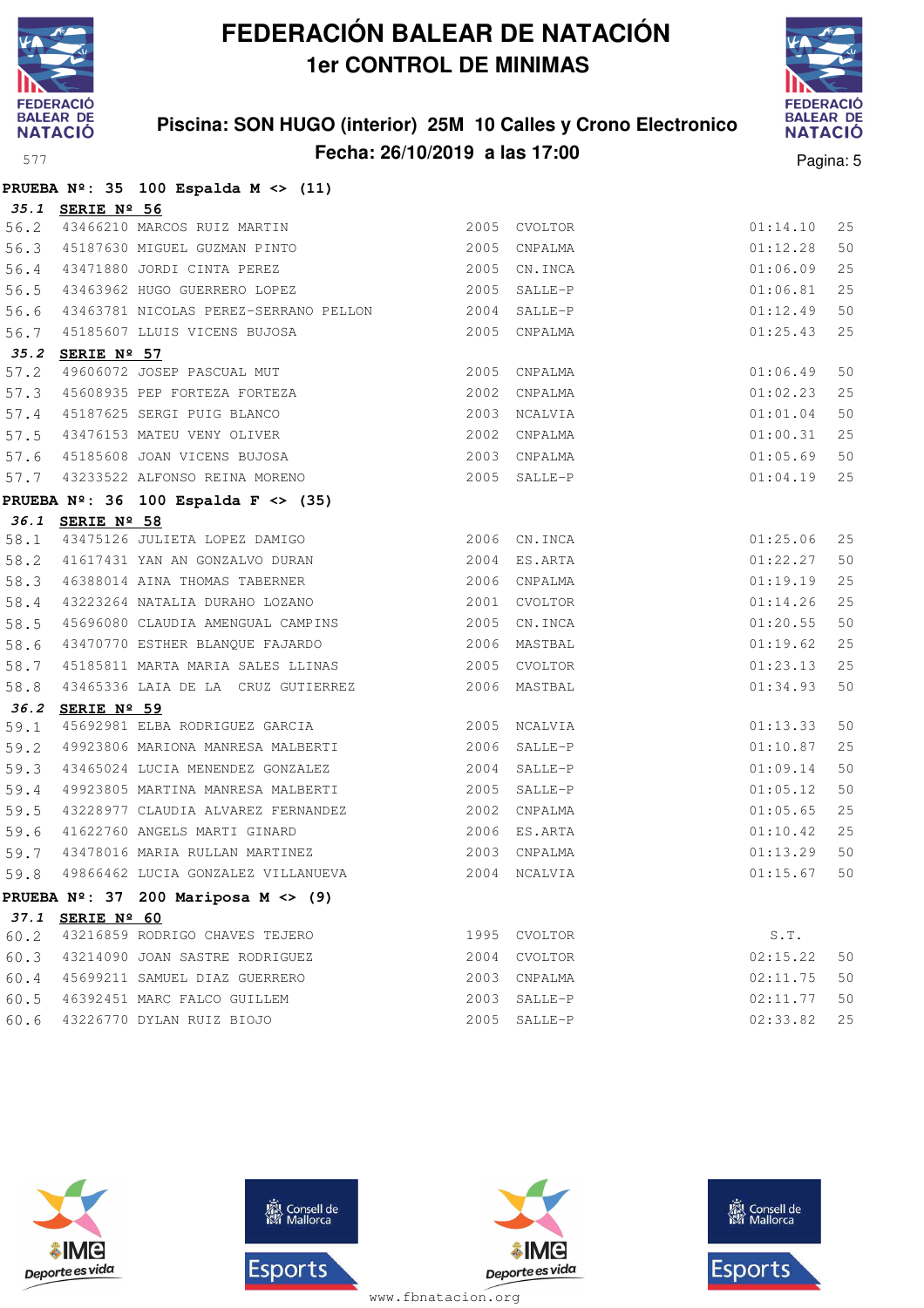

### **Piscina: SON HUGO (interior) 25M 10 Calles y Crono Electronico Fecha: 26/10/2019 a las 17:00** Pagina: 6



|      |                  | PRUEBA $N^{\circ}$ : 38 200 Mariposa F <> (33)                                                             |      |               |          |    |
|------|------------------|------------------------------------------------------------------------------------------------------------|------|---------------|----------|----|
|      | 38.1 SERIE Nº 61 |                                                                                                            |      |               |          |    |
|      |                  | 61.3 46388666 MARTA RODRIGUEZ MIÑAN                                                                        |      | 2005 NCALVIA  | 02:36.19 | 25 |
|      |                  | 1998 CNPALMA<br>61.4 43213615 AINA HIERRO PUJOL                                                            |      |               | 02:11.11 | 25 |
|      |                  | 2002 CNPALMA<br>61.5 43478084 MARIA SERRA BONET                                                            |      |               | 02:26.36 | 25 |
|      |                  | 61.6 46389239 LEYRE LUMBRERAS ROJO 2006 SALLE-P                                                            |      |               | 02:58.12 | 50 |
|      |                  | PRUEBA $N^{\circ}$ : 39 100 Libres M <> (2)                                                                |      |               |          |    |
|      | 39.1 SERIE Nº 62 |                                                                                                            |      |               |          |    |
| 62.2 |                  | 45611299 JUAN MANUEL NUÑEZ BALDOMIR 2005 CNPALMA                                                           |      |               | 01:11.65 | 25 |
|      |                  | 2005 SALLE-P<br>62.3 01653059 DANIEL MAURER                                                                |      |               | 01:10.96 | 50 |
|      |                  |                                                                                                            |      | 2003 CVOLTOR  | 01:06.40 | 25 |
|      |                  | 62.4 52030257 XAVIER RODRIGUEZ RAMON<br>62.5 45184835 TONI BERGAS COMAS<br>62.6 43473472 ADAN ROMERO PONCE |      | 2005 SALLE-P  | 01:08.08 | 25 |
|      |                  |                                                                                                            |      | 2004 NCALVIA  | 01:11.39 | 50 |
|      | 39.2 SERIE Nº 63 |                                                                                                            |      |               |          |    |
|      |                  | 63.2 43473260 RAUL TUDELA MALLEN<br>63.3 43473756 ADRIA FERRER GARCIA                                      |      | 2004 CVOLTOR  | 01:04.23 | 25 |
|      |                  |                                                                                                            |      | 2005 CN.INCA  | 01:03.67 | 25 |
| 63.4 |                  | 45697045 MARTIN VILI GRIGOROV                                                                              |      | 2005 CNPALMA  | 01:03.54 | 25 |
| 63.5 |                  | 41663833 ALBERT PORTER VICENS                                                                              |      | 2005 SALLE-P  | 01:03.64 | 25 |
| 63.6 |                  | 43220670 MARC FLORES MASSOT<br>07704218 DENIS MOLNAR                                                       |      | 2005 SALLE-P  | 01:05.81 | 50 |
| 63.7 |                  |                                                                                                            |      | 2004 CNPALMA  | 01:04.50 | 25 |
|      | 39.3 SERIE Nº 64 |                                                                                                            |      |               |          |    |
| 64.0 |                  | 41658679 DAVID GAVILLA HERNANDEZ 2003 ES.ARTA                                                              |      |               | 01:03.06 | 25 |
| 64.1 |                  |                                                                                                            |      |               | 01:03.90 | 50 |
| 64.2 |                  | 45614380 PAU RUBIO BUJOSA<br>43159049 MATIAS SUAREZ CAMPIONE                                               |      | 2000 CNPALMA  | 01:01.82 | 25 |
| 64.3 |                  |                                                                                                            |      | 1996 CVOLTOR  | 01:01.43 | 25 |
| 64.4 |                  | 43461489 TONI FRAU SIQUIER                                                                                 | 2002 | CVOLTOR       | 01:02.74 | 50 |
| 64.5 |                  | 43218723 JORDI MAYOL SERRA                                                                                 | 2004 | SALLE-P       | 01:02.90 | 50 |
| 64.6 |                  | 43466668 JAIME FLORIT CASTILLO                                                                             |      | 2005 CVOLTOR  | 01:03.27 | 50 |
| 64.7 |                  | 41618327 JESUS SANSALONI FLORES                                                                            |      | 2004 ES.ARTA  | 01:03.54 | 50 |
| 64.8 |                  | 43227645 DANIEL LLOMPART BARRERA                                                                           |      | 2005 SALLE-P  | 01:02.63 | 25 |
|      |                  | 64.9 49607808 MIQUEL RIBOT MORELL                                                                          |      | 2005 NCALVIA  | 01:03.33 | 25 |
|      | 39.4 SERIE Nº 65 |                                                                                                            |      |               |          |    |
|      |                  | 65.0 03764732 IVAN TEVZADZE<br>65.1 45187556 ARNAU ALCOVER BARBOSA                                         |      | 2003 FELANITX | 01:00.77 | 25 |
|      |                  |                                                                                                            |      | 2004 SALLE-P  | 01:01.69 | 50 |
| 65.2 |                  | 46391666 EDUARD CERDA CALVO                                                                                | 2002 | CN.INCA       | 00:59.38 | 25 |
| 65.3 |                  | 43471141 BARTOMEU VERDERA VAZQUEZ                                                                          | 2004 | CAMPUSES      | 01:00.58 | 50 |
| 65.4 |                  | 43218055 RAFEL JOSEP JAUME IBELTRAN                                                                        |      | 2003 CNPALMA  | 00:58.79 | 25 |
| 65.5 |                  | 45371761 JOAN LLODRA SERRA                                                                                 | 2002 | SALLE-P       | 00:58.81 | 25 |
| 65.6 |                  | 41573980 ALEJANDRO SEGRERA RIVERA                                                                          | 2002 | FELANITX      | 01:00.83 | 50 |
| 65.7 |                  | 45611016 GERARD SALVADO FORTEZA                                                                            | 2003 | CVOLTOR       | 01:01.57 | 50 |
| 65.8 |                  | 43462984 JAIME ALEMANY CODINA                                                                              | 2004 | SALLE-P       | 01:01.82 | 50 |
|      |                  | 65.9 45370659 ALEJANDRO GOMEZ MILLAN                                                                       | 2005 | CAMPUSES      | 01:02.60 | 50 |







**感** Consell de Esports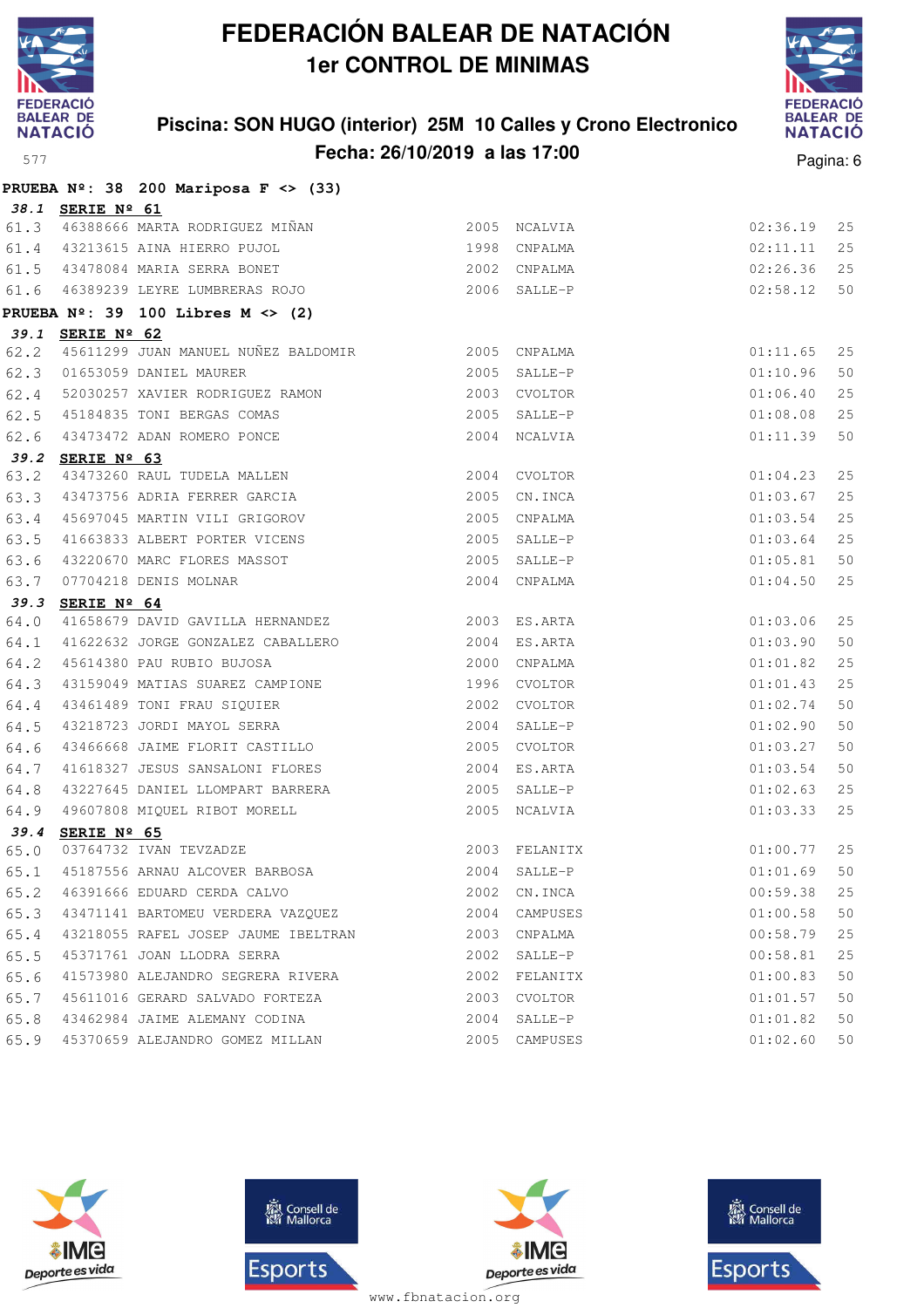

### **Piscina: SON HUGO (interior) 25M 10 Calles y Crono Electronico Fecha: 26/10/2019 a las 17:00** Pagina: 7



|  |  | PRUEBA $N^{\circ}$ : 39 100 Libres M <> (2) |  |  |
|--|--|---------------------------------------------|--|--|
|  |  |                                             |  |  |

|      | 39.5 SERIE Nº 66 |                                                                                                                  |              |          |    |
|------|------------------|------------------------------------------------------------------------------------------------------------------|--------------|----------|----|
| 66.0 |                  | SERIE Nº 66<br>09897080 ALEX EMERY SACH<br>45614440 RAUL NUÑEZ LLADO                                             | 2005 SALLE-P | 00:57.74 | 25 |
| 66.1 |                  |                                                                                                                  | 2002 CNPALMA | 00:59.27 | 50 |
| 66.2 |                  | 43466374 NESTOR SIQUIER RIPOLL 2004 CNPALMA                                                                      |              | 00:58.29 | 50 |
|      |                  | 66.3 43470663 MARCOS SANCHEZ GONZALEZ 2004 SALLE-P                                                               |              | 00:58.11 | 50 |
| 66.4 |                  | 43459955 PABLO NAVAS ACEITUNO<br>78220544 PAEAEI GERTIC TILL                                                     | 2002 CVOLTOR | 00:57.32 | 50 |
| 66.5 |                  | 78220544 RAFAEL CEREZO IGNACIO 1997                                                                              | CNPALMA      | 00:57.61 | 50 |
| 66.6 |                  | 43472637 PAU MARTORELL CARDONA 2001                                                                              | CNPALMA      | 00:58.12 | 50 |
| 66.7 |                  | 45611418 GUILLEM ESTARELLAS DE HARO 2004 CAMPUSES                                                                |              | 00:57.26 | 25 |
| 66.8 |                  | 43483056 JOSEP CASTRO TORRENS 2005 CAMPUSES                                                                      |              | 00:59.28 | 50 |
| 66.9 |                  | 45186192 JERONI BARRERA ESTADES 6 2004 NCALVIA                                                                   |              | 00:59.42 | 50 |
|      | 39.6 SERIE Nº 67 |                                                                                                                  |              |          |    |
| 67.0 |                  | 55456153 RICHARD HOWARD FARTHING** 2002 BESTM                                                                    |              | 00:55.03 | 25 |
| 67.1 |                  |                                                                                                                  |              | 00:56.36 | 50 |
| 67.2 |                  |                                                                                                                  |              | 00:54.47 | 25 |
| 67.3 |                  | 43205973 SALVADOR REYNES VALLVERDU<br>2002 CNPALMA                                                               |              | 00:55.48 | 50 |
| 67.4 |                  | 43182823 MARC SANCHEZ TORRENS 1992 CVOLTOR                                                                       |              | 00:49.40 | 25 |
| 67.5 |                  |                                                                                                                  |              | 00:53.22 | 25 |
| 67.6 |                  |                                                                                                                  |              | 00:55.90 | 50 |
| 67.7 |                  | 54851483 JOSHUA DAVID TAPSELL** 2000 BESTM                                                                       |              | 00:54.70 | 25 |
|      |                  | % 67.8 43213329 SERGIO FUSTER POORE 1999 CVOLTOR<br>% 43234633 POL PEREZ MACARRO 67.9 43234633 POL PEREZ MACARRO |              | 00:56.54 | 50 |
|      |                  |                                                                                                                  |              | 00:57.22 | 50 |
|      |                  | PRUEBA $N^{\circ}$ : 40 100 Libres F <> (26)                                                                     |              |          |    |
|      | 40.1 SERIE Nº 68 |                                                                                                                  |              |          |    |
| 68.1 |                  | 05150307 ANDREA EMERY SACH CONTROLLER 2002 CNPALMA                                                               |              | S.T.     |    |
|      |                  | 68.2 45610448 ARIADNA ANAYA BAUZA (2006 SALLE-P                                                                  |              | 01:23.18 | 25 |
| 68.3 |                  | 43465336 LAIA DE LA CRUZ GUTIERREZ                                                                               | 2006 MASTBAL | 01:18.49 | 25 |
| 68.4 |                  | 08768907 ESTER DANAIL ANDREEVA BGRTODOROVA 2006 CVOLTOR                                                          |              | 01:17.15 | 50 |
| 68.5 |                  | 49610021 NEREA PEREZ PEREZ (2006 CN.INCA 23464708 AINA SEGUI TOMAS (2004 LLUCMA                                  |              | 01:16.15 | 25 |
| 68.6 |                  |                                                                                                                  |              | 01:20.28 | 25 |
| 68.7 |                  |                                                                                                                  |              | S.T.     |    |
|      | 40.2 SERIE Nº 69 |                                                                                                                  |              |          |    |
| 69.1 |                  | 41664764 NEUS QUETGLAS CARBONELL 2006 NCALVIA                                                                    | 01:15.59     |          | 25 |
|      |                  | 69.2 43466031 JULIA MARIANO VALDES 2006 SALLE-P 2006 SALLE-P 25                                                  |              |          |    |
|      |                  | 69.3 49484156 PAULA MORRO COLOM                                                                                  | 2003 CVOLTOR | 01:12.50 | 25 |
|      |                  | 69.4 43480417 MARIA BURGUERA MOREY                                                                               | 2003 CNPALMA | 01:11.53 | 25 |
|      |                  | 69.5 43470221 ADELA GARRIDO MORENO                                                                               | 2006 CNPALMA | 01:12.39 | 25 |
| 69.6 |                  | 03086067 AITANA BRIGUGLIO                                                                                        | 2006 SALLE-P | 01:12.84 | 25 |
|      |                  | 69.7 45370176 PAULA FRAU BOSCH                                                                                   | 2005 NCALVIA | 01:14.06 | 25 |
|      |                  |                                                                                                                  |              |          |    |







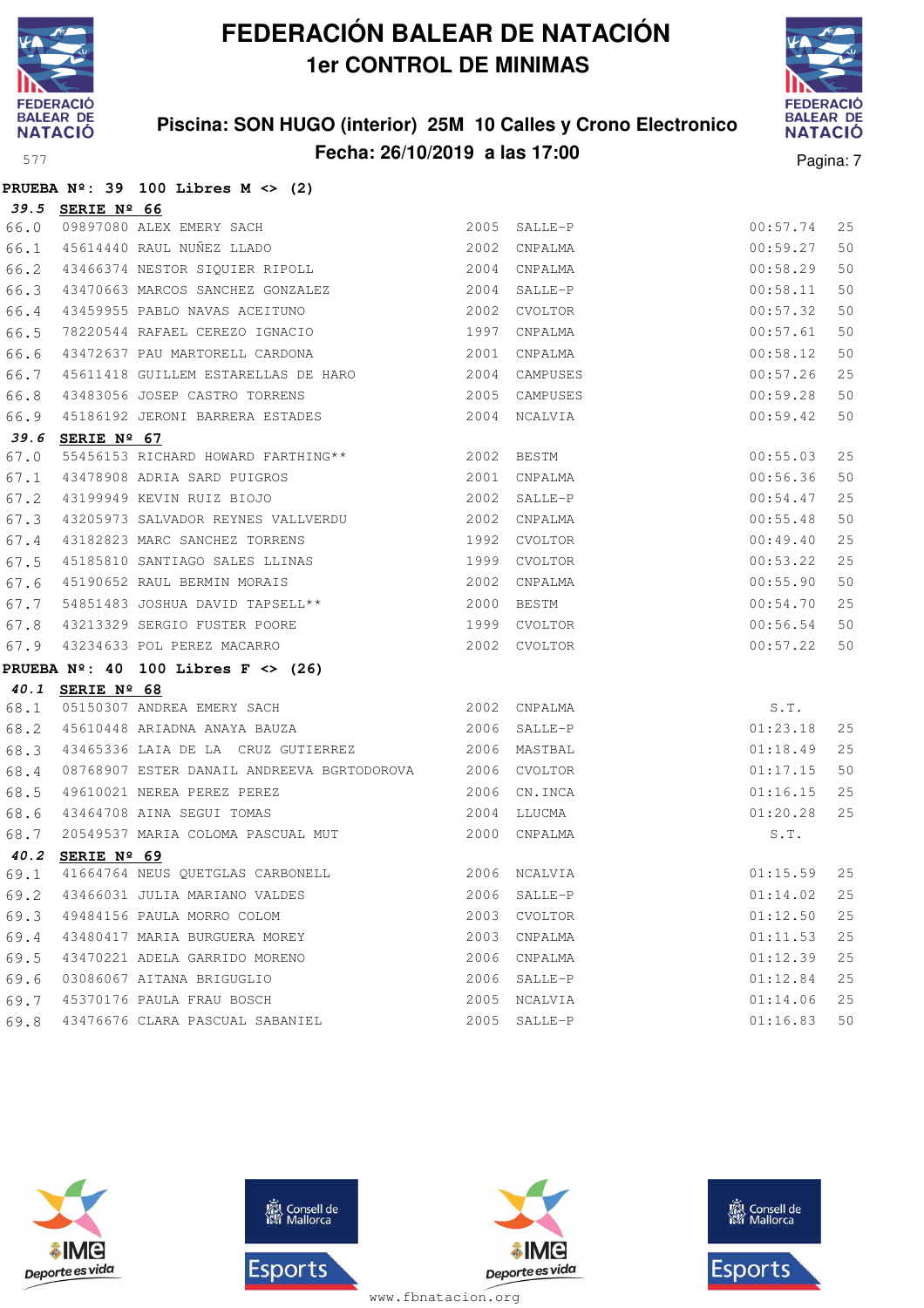

### **Piscina: SON HUGO (interior) 25M 10 Calles y Crono Electronico Fecha: 26/10/2019 a las 17:00** Pagina: 8



|  |  | PRUEBA $N^2$ : 40 100 Libres F <> (26) |  |  |
|--|--|----------------------------------------|--|--|

|      | 40.3 SERIE Nº 70                                                                                                                                                                                                     |      |               |          |    |
|------|----------------------------------------------------------------------------------------------------------------------------------------------------------------------------------------------------------------------|------|---------------|----------|----|
| 70.0 | SERIE Nº 70<br>43474334 PAULA NADAL CANET                                                                                                                                                                            |      | 2004 NCALVIA  | 01:10.44 | 25 |
| 70.1 | 46388012 CATERINA THOMAS TABERNER                                                                                                                                                                                    |      | 2004 CNPALMA  | 01:10.14 | 50 |
| 70.2 | 46388014 AINA THOMAS TABERNER                                                                                                                                                                                        |      | 2006 CNPALMA  | 01:09.85 | 50 |
| 70.3 |                                                                                                                                                                                                                      |      | 2004 CVOLTOR  | 01:08.51 | 50 |
| 70.4 |                                                                                                                                                                                                                      |      | 2004 LLUCMA   | 01:07.30 | 25 |
| 70.5 | 43477108 NATALIA MARTINEZ CACERES<br>09137071 EMMA LYDIA NAPIER<br>45614949 JULIA MOREY REBASSA                                                                                                                      |      | 2006 SALLE-P  | 01:07.33 | 25 |
| 70.6 | 41587333 MAGDALENA MUELAS RIGO                                                                                                                                                                                       |      | 2004 FELANITX | 01:09.48 | 50 |
| 70.7 | 43474950 NOA MARTINEZ COUSELO                                                                                                                                                                                        |      | 2006 CVOLTOR  | 01:08.97 | 25 |
| 70.8 | 43217884 ALISON ANDREA PACHACAMA ROJAS 2004 CVOLTOR                                                                                                                                                                  |      |               | 01:10.90 | 50 |
| 70.9 | 43470770 ESTHER BLANQUE FAJARDO                                                                                                                                                                                      |      | 2006 MASTBAL  | 01:11.60 | 50 |
|      | 40.4 SERIE Nº 71                                                                                                                                                                                                     |      |               |          |    |
| 71.0 |                                                                                                                                                                                                                      |      |               | 01:07.33 | 50 |
| 71.1 |                                                                                                                                                                                                                      |      |               | 01:07.26 | 50 |
| 71.2 |                                                                                                                                                                                                                      |      |               | 01:05.83 | 25 |
| 71.3 | <b>SERIE Nº 71</b><br>43233035 LAURA SIMO PEREZ<br>46393032 CAROLINA HEREDIA BLANCO<br>45614381 MARTA RUBIO BUJOSA<br>41664031 SOFIA BARRIOS GIORNO<br>2005 CNPALMA<br>41664031 SOFIA BARRIOS GIORNO<br>2005 CNPALMA |      |               | 01:05.46 | 25 |
| 71.4 | 45691103 PAULA COLOMAR CARRASCO                                                                                                                                                                                      | 2004 | CNPALMA       | 01:05.17 | 25 |
| 71.5 |                                                                                                                                                                                                                      |      |               | 01:05.41 | 25 |
| 71.6 | 95184053 AINA TOMAS HERNANDEZ<br>13477699 NEREA GONZALEZ ALARCON 1999 2002 CNPALMA<br>13223998 JARA PUERTAS PUYOL 1999 2003 SALLE-P                                                                                  |      |               | 01:06.80 | 50 |
| 71.7 |                                                                                                                                                                                                                      |      |               | 01:06.02 | 25 |
| 71.8 | 46394473 NEREA CASTAÑER NOGUERA 2003 CVOLTOR                                                                                                                                                                         |      |               | 01:07.32 | 50 |
| 71.9 | 43233296 ANTONIA QU MEI SUREDA FERRA 2004 CVOLTOR                                                                                                                                                                    |      |               | 01:08.00 | 50 |
| 40.5 | SERIE Nº 72                                                                                                                                                                                                          |      |               |          |    |
| 72.0 | 43232487 LUA RIEDMULLER ALONSO 2005 NCALVIA                                                                                                                                                                          |      |               | 01:05.60 | 50 |
| 72.1 | 43229623 SARA GIRALDO PEDROTE                                                                                                                                                                                        |      | 2005 CAMPUSES | 01:04.40 | 25 |
| 72.2 | 41662194 LUCIA ROCA RODADO<br>43216860 MARIA CHAVES TEJERO                                                                                                                                                           | 2003 | CVOLTOR       | 01:03.74 | 25 |
| 72.3 |                                                                                                                                                                                                                      |      | 2000 CVOLTOR  | 01:04.53 | 50 |
| 72.4 |                                                                                                                                                                                                                      | 2005 | CNPALMA       | 01:03.27 | 25 |
| 72.5 | 41543011 FRANCETTE GOMEZ CAMPINS<br>45691467 MARTA BAÑOS VERA<br>41664004 AINA GARCIA VIVES                                                                                                                          | 2005 | CVOLTOR       | 01:04.45 | 50 |
| 72.6 |                                                                                                                                                                                                                      |      | 2003 SALLE-P  | 01:03.55 | 25 |
| 72.7 | 11001001 11111 11<br>43460934 MARIA NEUS DELICADO MOLL                                                                                                                                                               |      | 2003 CVOLTOR  | 01:05.20 | 50 |
| 72.8 | 45187152 AITANA ROMAN ANDUJAR                                                                                                                                                                                        | 2002 | CNPALMA       | 01:04.43 | 25 |
| 72.9 | 49925382 ALEXANDRA SANDIN POLO                                                                                                                                                                                       | 2004 | SALLE-P       | 01:06.16 | 50 |
|      | 40.6 SERIE Nº 73                                                                                                                                                                                                     |      |               |          |    |
| 73.0 | 43467318 GABRIELA VELASCO ROCHON                                                                                                                                                                                     |      | 2005 CAMPUSES | 01:02.65 | 25 |
| 73.1 | 55418799 TURAYA OLIVIA EVANS**                                                                                                                                                                                       |      | 2003 BESTM    | 01:01.51 | 25 |
| 73.2 | 43224606 MARINA BAUZA SEGUI                                                                                                                                                                                          | 2003 | CVOLTOR       | 01:01.06 | 25 |
| 73.3 | 43205846 MARTA TORRENS CALVO                                                                                                                                                                                         | 1998 | CNPALMA       | 01:00.79 | 25 |
| 73.4 | 49770151 ESTELA GARAU MORENO                                                                                                                                                                                         | 2005 | CNPALMA       | 00:58.55 | 25 |
| 73.5 | 43476271 ARIADNA MORA FERRANDIS                                                                                                                                                                                      |      | 2006 SALLE-P  | 01:01.69 | 50 |
| 73.6 | 52505507 ELEANOR MAY BAINBRIDGE**                                                                                                                                                                                    | 2003 | BESTM         | 01:00.99 | 25 |
| 73.7 | 49868937 CARLA LLABRES PEDRET                                                                                                                                                                                        | 2006 | SALLE-P       | 01:01.41 | 25 |
| 73.8 | 43475420 LILIA ARROM LLIZO                                                                                                                                                                                           |      | 2004 CN. INCA | 01:01.52 | 25 |
| 73.9 | 43223264 NATALIA DURAHO LOZANO                                                                                                                                                                                       | 2001 | CVOLTOR       | 01:04.14 | 50 |